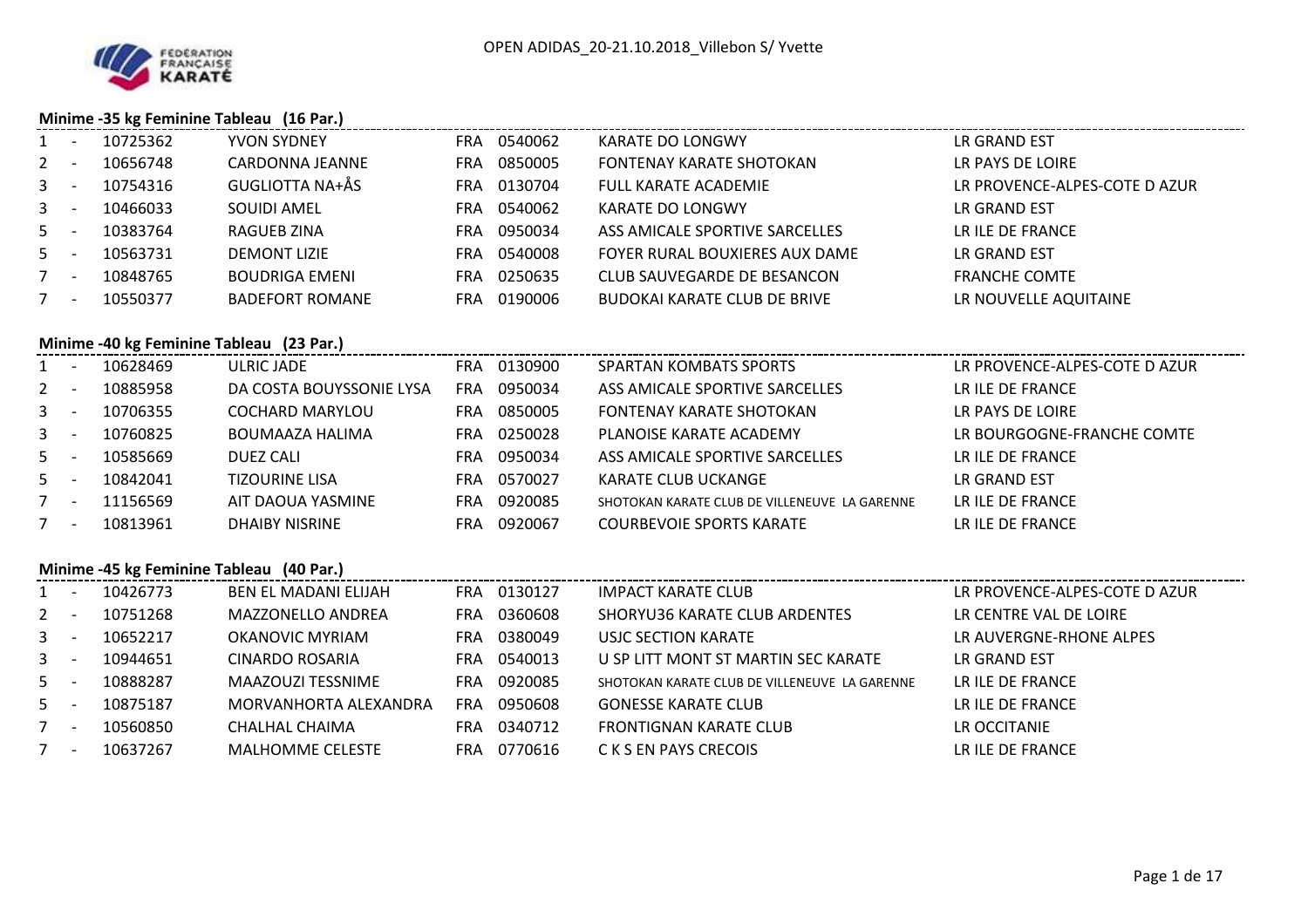

### **Minime -50 kg Feminine Tableau (31 Par.)**

|         |         | 1 - 11070494 | <b>BOUGRINE AMINA</b>                        | FRA 0540013 | U SP LITT MONT ST MARTIN SEC KARATE           | LR GRAND EST                  |
|---------|---------|--------------|----------------------------------------------|-------------|-----------------------------------------------|-------------------------------|
| $2 -$   |         | 10725543     | KEITA ANNE CORALIE                           | FRA 0860007 | STADE POITEVIN KARATE SPK                     | LR NOUVELLE AQUITAINE         |
|         | $3 - 1$ | 10460219     | <b>BOUYAHYA YASMINE</b>                      | FRA 0590028 | <b>FACHES THUMESNIL ASS KARATE</b>            | LR HAUTS DE FRANCE            |
|         | $3 - 1$ | 10946961     | ELISA SELMA                                  | FRA 0930716 | SPORTING CLUB DE BOBIGNY                      | LR ILE DE FRANCE              |
| $5 -$   |         | 10875180     | SALMI FATIMA                                 | FRA 0950608 | <b>GONESSE KARATE CLUB</b>                    | LR ILE DE FRANCE              |
|         |         | 5 - 10665948 | ABOUDOU ANYSSA                               | FRA 0950034 | ASS AMICALE SPORTIVE SARCELLES                | LR ILE DE FRANCE              |
|         | $7 -$   | 11029656     | AVIZOU MARIE                                 | FRA 0340712 | <b>FRONTIGNAN KARATE CLUB</b>                 | LR OCCITANIE                  |
| $7 -$   |         | 10468104     | HADJADJI CHEIMA                              | FRA 0250649 | SOCIETE D EDUCATION POPULAIRE DE CHALEZEULE   | LR BOURGOGNE-FRANCHE COMTE    |
|         |         |              | Minime -55 kg Feminine Tableau (32 Par.)     |             |                                               |                               |
|         |         | 1 - 10674871 | <b>MENACER DJIHANE</b>                       | FRA 0920079 | C S M PUTEAUX                                 | LR ILE DE FRANCE              |
|         |         | 2 - 10382483 | L HYVER MARGOT                               | FRA 0720008 | SAMOURAI 2000                                 | LR PAYS DE LOIRE              |
|         | $3 - 1$ | 10890982     | TREILLON LOU                                 | FRA 0830775 | <b>COBRA KAI COMBAT 83</b>                    | LR PROVENCE-ALPES-COTE D AZUR |
|         | $3 - 1$ | 11070495     | <b>BOUGRINE AMEL</b>                         | FRA 0540013 | U SP LITT MONT ST MARTIN SEC KARATE           | LR GRAND EST                  |
|         |         | 5 - 10634329 | YUGO IMANE KOTIM                             | FRA 0250028 | PLANOISE KARATE ACADEMY                       | LR BOURGOGNE-FRANCHE COMTE    |
|         | $5 - -$ | 10912082     | <b>BUREL EMMA</b>                            | FRA 0940026 | <b>CLUB BUDOKAN THIAIS</b>                    | LR ILE DE FRANCE              |
|         | $7 -$   | 10512539     | AKAB INES                                    | FRA 0540062 | KARATE DO LONGWY                              | LR GRAND EST                  |
|         |         | 7 - 10799486 | <b>CIRICHELLI LEA</b>                        | FRA 0320614 | <b>KARATE CLUB L ISLOIS</b>                   | LR OCCITANIE                  |
|         |         |              | Minime 55 et + kg Feminine Tableau (27 Par.) |             |                                               |                               |
|         |         | 1 - 11074975 | SRIDI SOFIA                                  | FRA 0540013 | U SP LITT MONT ST MARTIN SEC KARATE           | LR GRAND EST                  |
|         |         | 2 - 10390759 | <b>HAON JULIE</b>                            | FRA 0130704 | <b>FULL KARATE ACADEMIE</b>                   | LR PROVENCE-ALPES-COTE D AZUR |
|         |         | 3 - 10669427 | LAHOU SAFIA                                  | FRA 0920085 | SHOTOKAN KARATE CLUB DE VILLENEUVE LA GARENNE | LR ILE DE FRANCE              |
| $3 - -$ |         | 10840366     | <b>OZSERTTAS ZERA JADE</b>                   | FRA 0940611 | K O S VILLENEUVE                              | LR ILE DE FRANCE              |
|         | $5 - -$ | 10535238     | THOMAS LOU ANN                               | FRA 0280012 | K CL DE CHATEAUDUN                            | LR CENTRE VAL DE LOIRE        |
|         | $5 -$   | 10950716     | EL JIRARI YASMINE                            | FRA 0820621 | SASORI KARAT+ë CLUB                           | LR OCCITANIE                  |
| $7 -$   |         | 10891701     | RAJI IMANE                                   | FRA 0940026 | <b>CLUB BUDOKAN THIAIS</b>                    | LR ILE DE FRANCE              |
|         |         | 7 - 10915858 | PAULUS EMMA                                  | FRA 0770616 | C K S EN PAYS CRECOIS                         | LR ILE DE FRANCE              |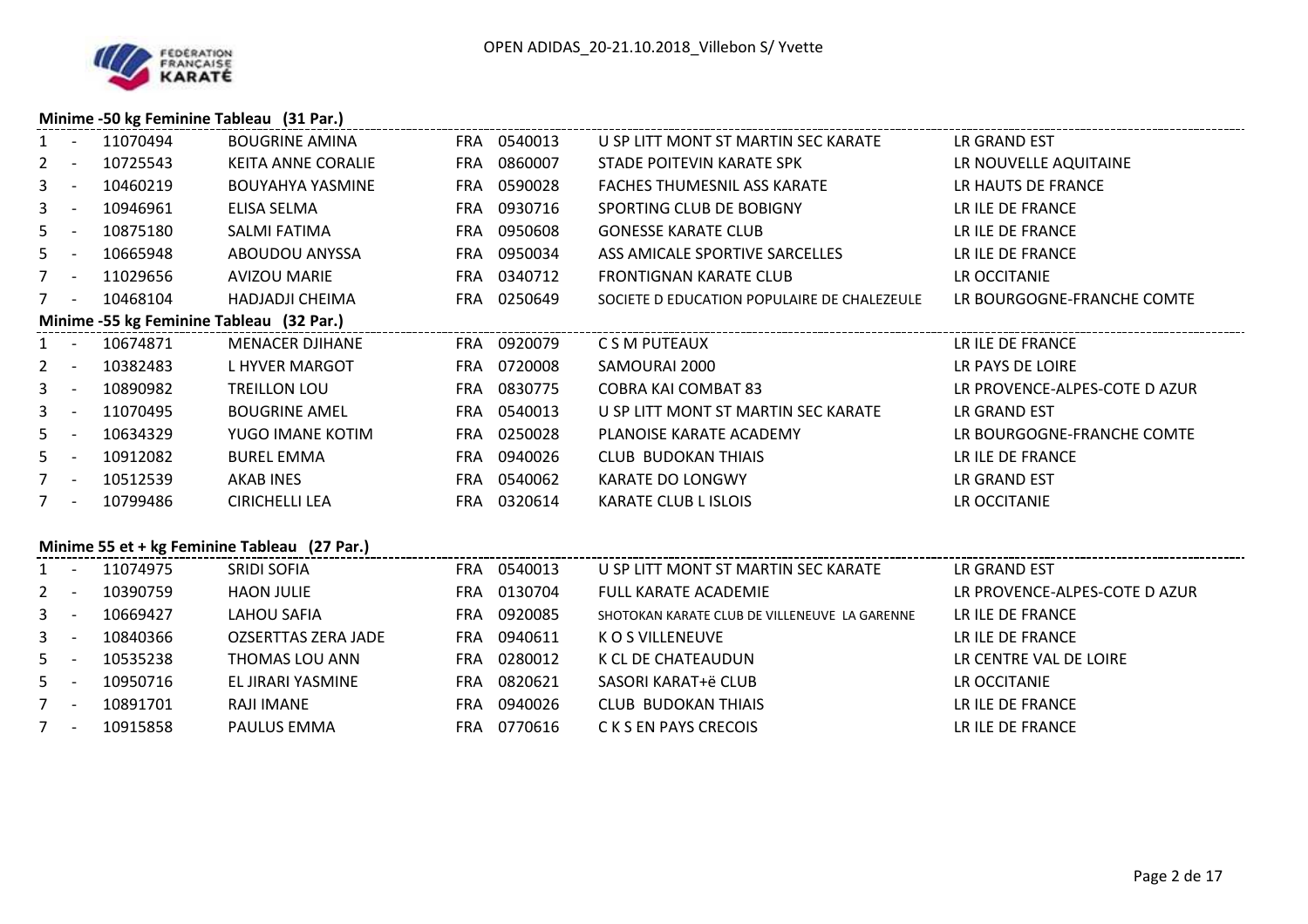

7

# **Cadet -47 kg Feminine Tableau (33 Par.)**

10290746 DELOUARD JEANNE FRA 0560023

| 1              | $\overline{\phantom{a}}$ | 10408644                                | ROCHE VANESSA                               | FRA 0380049 | USJC SECTION KARATE                     | LR AUVERGNE-RHONE ALPES       |
|----------------|--------------------------|-----------------------------------------|---------------------------------------------|-------------|-----------------------------------------|-------------------------------|
| $\overline{2}$ | $\sim$ $-$               | 10296634                                | SOULIER MARGOT                              | FRA 0130127 | <b>IMPACT KARATE CLUB</b>               | LR PROVENCE-ALPES-COTE D AZUR |
| 3              | $\sim$ $-$               | 10624960                                | <b>DUPONT LAURALIE</b>                      | FRA 0590739 | KARATE CLUB SIN LE NOBLE                | LR HAUTS DE FRANCE            |
| 3              | $\sim$ $-$               | 10249243                                | DE BARROS LEA                               | FRA 0920700 | ACADEMIE KARATE DO LEVALLOIS 92         | LR ILE DE FRANCE              |
| $5 -$          |                          | 10876108                                | <b>BREUZARD CHLOE</b>                       | FRA 0920704 | INSTITUT DE GOJURYU KENKYUKAI DE FRANCE | LR ILE DE FRANCE              |
| $5 -$          |                          | 10378342                                | DUVAL MARGAUX                               | FRA 0540018 | <b>COS VILLERS KARATE</b>               | LR GRAND EST                  |
|                | $7 -$                    | 10466026                                | <b>MERAFINA PAULINE</b>                     | FRA 0540062 | <b>KARATE DO LONGWY</b>                 | LR GRAND EST                  |
| $7 -$          |                          | 10955897                                | LAITI WASSIMA                               | FRA 0590739 | KARATE CLUB SIN LE NOBLE                | LR HAUTS DE FRANCE            |
|                |                          |                                         |                                             |             |                                         |                               |
|                |                          | Cadet -54 kg Feminine Tableau (35 Par.) |                                             |             |                                         |                               |
|                | $\sim$ $-$               | 10377628                                | LEVACHER TYLLA                              | FRA 0950034 | ASS AMICALE SPORTIVE SARCELLES          | LR ILE DE FRANCE              |
| $2^{\circ}$    | $\sim$ $-$               | 10529852                                | SOMBE THALYA                                | FRA 0590739 | KARATE CLUB SIN LE NOBLE                | LR HAUTS DE FRANCE            |
|                | $3 - -$                  | 10240298                                | <b>GUET MARY</b>                            | FRA 0310715 | <b>IMPACT KARATE 31</b>                 | LR OCCITANIE                  |
|                | $3 - 1$                  | 10330367                                | <b>FOLLMER CHLOE</b>                        | FRA 0570618 | KARATE DO SARRALBE                      | LR GRAND EST                  |
|                | $5 - 5$                  | 10847300                                | <b>BRARD CLOTILDE</b>                       | FRA 0850006 | ECOLE LUCONNAISE DE KARATE              | LR PAYS DE LOIRE              |
|                | $5 -$                    | 10457198                                | <b>CASTILLON DU PERRON LEA</b>              | FRA 0770059 | KARATE CLUB BOISSY LE CHATEL            | LR ILE DE FRANCE              |
|                | $7 -$                    | 10702147                                | AMRANE IKRAM H+ëL+ëNA                       | FRA 0540062 | KARATE DO LONGWY                        | LR GRAND EST                  |
| $7 -$          |                          | 10313494                                | DUEZ MYA                                    | FRA 0950034 | ASS AMICALE SPORTIVE SARCELLES          | LR ILE DE FRANCE              |
|                |                          |                                         | Cadet 54 et + kg Feminine Tableau (42 Par.) |             |                                         |                               |
|                | $1 -$                    | 10272760                                | <b>ZUCKER FANNY</b>                         | FRA 0540018 | <b>COS VILLERS KARATE</b>               | LR GRAND EST                  |
|                | $2 -$                    | 10286600                                | ABID INES                                   | FRA 0130127 | <b>IMPACT KARATE CLUB</b>               | LR PROVENCE-ALPES-COTE D AZUR |
| $3 - 1$        |                          | 10744542                                | <b>CORANSON BEAUDU EMMA</b>                 | FRA 0950034 | ASS AMICALE SPORTIVE SARCELLES          | LR ILE DE FRANCE              |
| 3 <sup>7</sup> | $\sim$ $-$               | 10592805                                | <b>BENAMER FARAH</b>                        | FRA 0910608 | SAINT MICHEL SPORTS                     | LR ILE DE FRANCE              |
|                | $5 -$                    | 10475945                                | DENIEL THELMA                               | FRA 0350030 | <b>BUDO 35</b>                          | LR BRETAGNE                   |
| $5 -$          |                          | 10498769                                | <b>ARGHYRIS THEA</b>                        | FRA 0300613 | SHOTOKAN KARATE ALESIEN                 | LR OCCITANIE                  |
|                | $7 -$                    | 10637821                                | SOMBE TRYCIA                                | FRA 0590739 | KARATE CLUB SIN LE NOBLE                | LR HAUTS DE FRANCE            |
|                |                          |                                         |                                             |             |                                         |                               |

STIREN LANGUIDIC **EXECUTE LANGUIDIC** LR BRETAGNE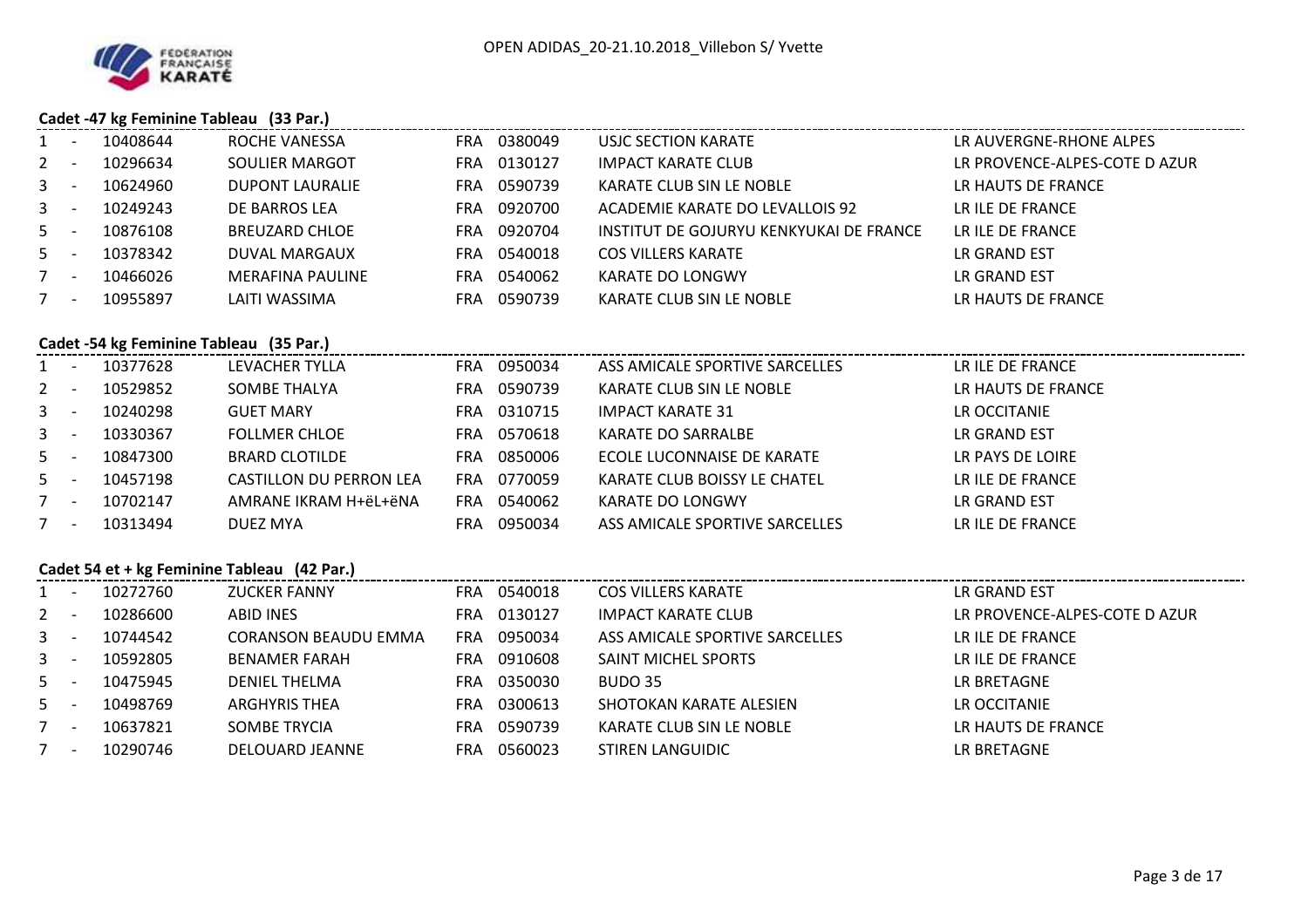

# **Junior -48 kg Feminine Tableau (10 Par.)**

| 1            | $\sim$ $-$ | 10352965                                 | <b>CHETTIAR PRIYANKA</b>  | FRA 0950086 | AMICAL CLUB SPORTIF CORMEILLAI       | LR ILE DE FRANCE              |
|--------------|------------|------------------------------------------|---------------------------|-------------|--------------------------------------|-------------------------------|
| $2 -$        |            | 10424367                                 | <b>BOUAIN ZOHRA</b>       | FRA 0890015 | <b>ENTENTE SP FLORENTINOISE</b>      | LR BOURGOGNE-FRANCHE COMTE    |
|              |            | 3 - 10274648                             | AHMED NISWA               | FRA 0940026 | <b>CLUB BUDOKAN THIAIS</b>           | LR ILE DE FRANCE              |
| 3            | $\sim$ $-$ | 10260282                                 | <b>BALI KENZA</b>         | FRA 0940026 | <b>CLUB BUDOKAN THIAIS</b>           | LR ILE DE FRANCE              |
| $5 -$        |            | 10812664                                 | NOUI KENZA                | FRA 0250032 | KARATE CLUB BETHONCOURT              | <b>FRANCHE COMTE</b>          |
| $5 - 5$      |            | 10891867                                 | <b>BOUROUBA FARAH</b>     | FRA 0780014 | <b>CLUB KARATE OKINAWA</b>           | LR ILE DE FRANCE              |
| $7 -$        |            | 10526937                                 | <b>SLIMANI SARA</b>       | FRA 0940605 | ASSOCIATION SOCIO CULTURELLE LIBERTE | LR ILE DE FRANCE              |
| $7 -$        |            | 10196549                                 | <b>LEROY CLEMENCE</b>     | FRA 0020038 | KARATE CLUB SAINT QUENTINOIS         | LR HAUTS DE FRANCE            |
|              |            |                                          |                           |             |                                      |                               |
|              |            | Junior -53 kg Feminine Tableau (16 Par.) |                           |             |                                      |                               |
|              |            | 1 - 10373959                             | <b>GRUN AMELIE</b>        | FRA 0540062 | <b>KARATE DO LONGWY</b>              | LR GRAND EST                  |
|              |            | 2 - 10373369                             | <b>CHARIF ASSMA</b>       | FRA 0130900 | <b>SPARTAN KOMBATS SPORTS</b>        | LR PROVENCE-ALPES-COTE D AZUR |
| 3            |            | $- 10262047$                             | RACHDI WISSEM             | FRA 0950034 | ASS AMICALE SPORTIVE SARCELLES       | LR ILE DE FRANCE              |
| $3 - 1$      |            | 10548769                                 | <b>BAHL LOU-ANN</b>       | FRA 0850004 | KARATE CLUB DE CHANTONNAY            | LR PAYS DE LOIRE              |
|              | $5 - 5$    | 10665837                                 | <b>AKSOUH WIEM</b>        | FRA 0910608 | SAINT MICHEL SPORTS                  | LR ILE DE FRANCE              |
|              |            | 5 - 10179075                             | <b>BONNET ROMANE</b>      | FRA 0540647 | KARATE CLUB DIEULOUARD               | LR GRAND EST                  |
| $7 -$        |            | 10272107                                 | <b>VOEGELI SOPHIE</b>     | FRA 0830082 | KARATE CLUB CABASSOIS                | LR PROVENCE-ALPES-COTE D AZUR |
| $7 -$        |            | 10399939                                 | <b>BRUNEL JULIE</b>       | FRA 0750032 | K.A.J.Y.N.                           | LR ILE DE FRANCE              |
|              |            |                                          |                           |             |                                      |                               |
|              |            | Junior -59 kg Feminine Tableau (26 Par.) |                           |             |                                      |                               |
|              |            | 1 - 10287163                             | <b>ZAMETO JENNIFER</b>    | FRA 0640005 | SPORT ATHLETIQUE MAULEONAIS          | LR NOUVELLE AQUITAINE         |
| $2 - 1$      |            | 10484563                                 | DARIO MAEVA               | FRA 0130127 | <b>IMPACT KARATE CLUB</b>            | LR PROVENCE-ALPES-COTE D AZUR |
| $\mathbf{3}$ | $\sim 100$ | 10242034                                 | <b>FLAMAND NATANAELE</b>  | FRA 0910035 | KARATE CLUB ETIOLLES TIGERY          | LR ILE DE FRANCE              |
|              | $3 - 1$    | 10260321                                 | LEPRETRE AXELLE           | FRA 0590739 | KARATE CLUB SIN LE NOBLE             | LR HAUTS DE FRANCE            |
| $5 - -$      |            | 10188178                                 | <b>FOSSE ALESSIA</b>      | FRA 0590660 | KARATE CLUB DE PETITE FORET          | LR HAUTS DE FRANCE            |
| $5 - 5$      |            | 10472568                                 | <b>FRANCOIS LAURALYNE</b> | FRA 0020038 | KARATE CLUB SAINT QUENTINOIS         | LR HAUTS DE FRANCE            |
| $7 -$        |            | 10663886                                 | <b>KHEDER RANIA</b>       | FRA 0950655 | KARATE CLUB DEUIL LA BARRE           | LR ILE DE FRANCE              |
|              |            | 7 - 10304421                             | <b>RONSIN NOLWENN</b>     | FRA 0910023 | KC DE CHILLY MAZARIN                 | LR ILE DE FRANCE              |
|              |            |                                          |                           |             |                                      |                               |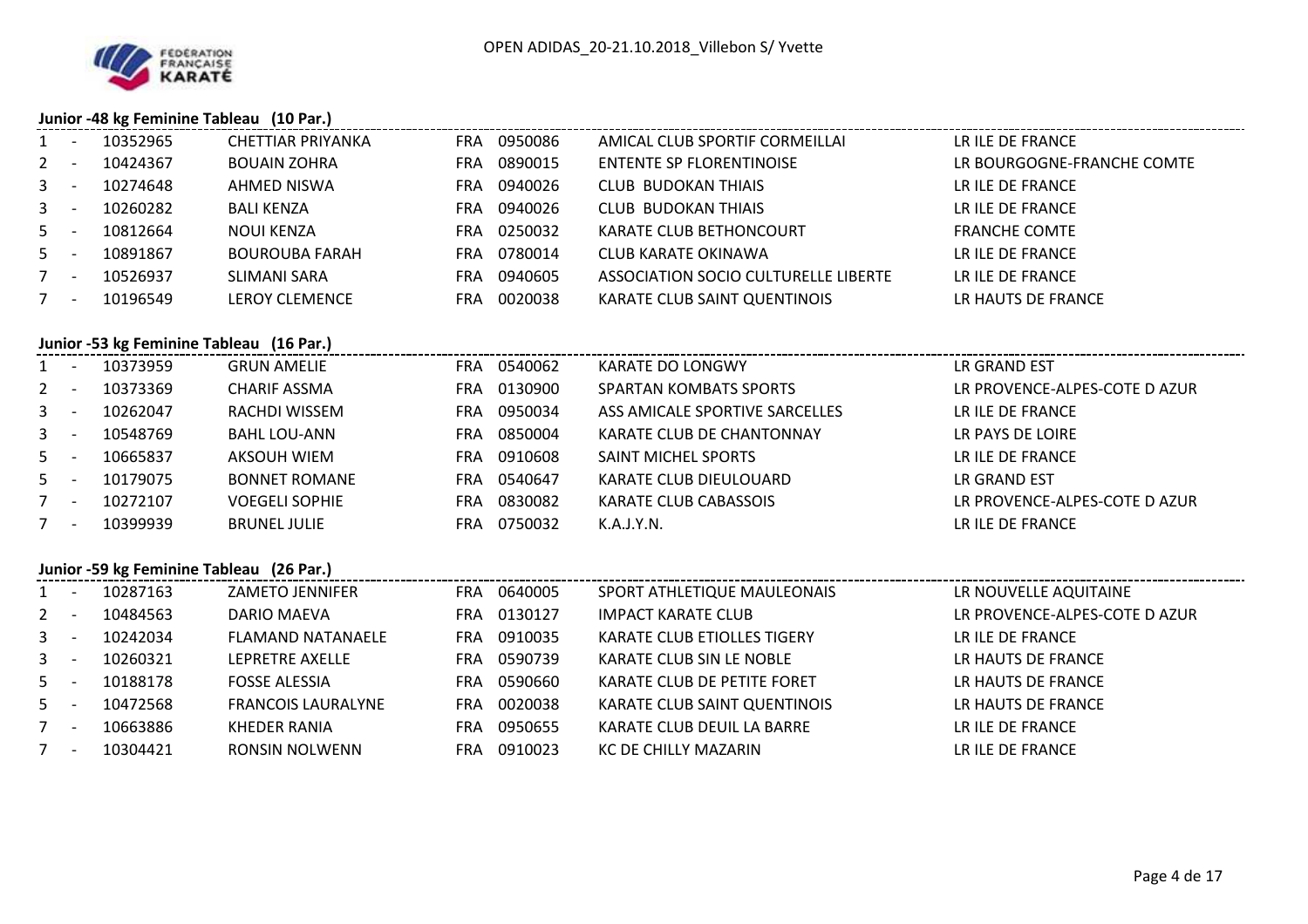

## **Junior 59 et + kg Feminine Tableau (28 Par.)**

|         |         |                                          | $30$ and $35$ ct $\tau$ $\kappa$ is common contracted to $\tau$ and $\tau$ |             |                                     |                               |
|---------|---------|------------------------------------------|----------------------------------------------------------------------------|-------------|-------------------------------------|-------------------------------|
|         |         | 1 - 10288549                             | <b>OUADAHI WASSILA</b>                                                     | FRA 0590194 | KARATE CLUB DE CONDE                | LR HAUTS DE FRANCE            |
| $2 -$   |         | 10310924                                 | CARVALHO VIERA MAEVA                                                       | FRA 0770616 | C K S EN PAYS CRECOIS               | LR ILE DE FRANCE              |
| $3 - 1$ |         | 10307824                                 | LEBOULC H ANAIS                                                            | FRA 0270018 | STADE PORTE NORMANDE VERNON         | LR NORMANDIE                  |
| $3 - 1$ |         | 11063579                                 | <b>BOUGRINE NESRINE</b>                                                    | FRA 0540013 | U SP LITT MONT ST MARTIN SEC KARATE | LR GRAND EST                  |
|         | $5 -$   | 10802541                                 | ETTIEN CHARLOTTE                                                           | FRA 0950086 | AMICAL CLUB SPORTIF CORMEILLAI      | LR ILE DE FRANCE              |
| $5 -$   |         | 10109334                                 | <b>HEINZ MORGANE</b>                                                       | FRA 0640012 | <b>SECTION PALOISE</b>              | LR NOUVELLE AQUITAINE         |
| $7 -$   |         | 11011226                                 | DIAGNE OUMY                                                                | FRA 0300613 | SHOTOKAN KARATE ALESIEN             | LR OCCITANIE                  |
|         | $7 -$   | 10135980                                 | <b>SLIMANE MYRIAM</b>                                                      | FRA 0420616 | KARATE CLUB DE FIRMINY              | LR AUVERGNE-RHONE ALPES       |
|         |         |                                          |                                                                            |             |                                     |                               |
|         |         | Senior -50 kg Feminine Tableau (11 Par.) |                                                                            |             |                                     |                               |
|         |         | 1 - 09397931                             | <b>BONNARDE TIPHAINE</b>                                                   | FRA 0540062 | <b>KARATE DO LONGWY</b>             | LR GRAND EST                  |
| $2 - 1$ |         | 10216726                                 | <b>BERTRAND MAREVA</b>                                                     | FRA 0020038 | KARATE CLUB SAINT QUENTINOIS        | LR HAUTS DE FRANCE            |
|         |         | 3 - 09409033                             | <b>ROSSI FLAVIE</b>                                                        | FRA 0920079 | C S M PUTEAUX                       | LR ILE DE FRANCE              |
|         |         | 3 - 10043336                             | <b>LOUNES SIRINE</b>                                                       | FRA 0770615 | <b>CACV KARATE</b>                  | LR ILE DE FRANCE              |
| $5 -$   |         | 11164511                                 | <b>JASSO CLAUDETTE</b>                                                     | FRA 0690700 | <b>FUDOSHIN</b>                     | LR AUVERGNE-RHONE ALPES       |
| $5 -$   |         | 10268278                                 | VALSAN LOULOA                                                              | FRA 0950086 | AMICAL CLUB SPORTIF CORMEILLAI      | LR ILE DE FRANCE              |
| $7 -$   |         | 10123532                                 | <b>MAHIEU CLAIRE</b>                                                       | FRA 0830715 | KARATE CLUB VALETTOIS               | LR PROVENCE-ALPES-COTE D AZUR |
|         |         |                                          |                                                                            |             |                                     |                               |
|         |         | Senior -55 kg Feminine Tableau (21 Par.) |                                                                            |             |                                     |                               |
|         |         | 1 - 10120134                             | <b>HEURTAULT SARA</b>                                                      | FRA 0720008 | SAMOURAI 2000                       | LR PAYS DE LOIRE              |
|         | $2 - 1$ | 09503527                                 | SERFATI SANDY                                                              | FRA 0750032 | K.A.J.Y.N.                          | LR ILE DE FRANCE              |
|         |         | 3 - 10099302                             | <b>BERQUET CONSTANCE</b>                                                   | FRA 0590194 | KARATE CLUB DE CONDE                | LR HAUTS DE FRANCE            |
| $3 - 1$ |         | 10186642                                 | <b>MARTINEZ MANON</b>                                                      | FRA 0950086 | AMICAL CLUB SPORTIF CORMEILLAI      | LR ILE DE FRANCE              |
| $5 - 5$ |         | 10365983                                 | <b>GODARD LEA</b>                                                          | FRA 0950034 | ASS AMICALE SPORTIVE SARCELLES      | LR ILE DE FRANCE              |
| $5 - 5$ |         | 10309494                                 | ROLLE HOURIA                                                               | FRA 0950034 | ASS AMICALE SPORTIVE SARCELLES      | LR ILE DE FRANCE              |
| $7 -$   |         | 09434219                                 | <b>FURBATTO LAURINE</b>                                                    | FRA 0910691 | KARATE SHOTOKAN ESSONNIEN           | LR ILE DE FRANCE              |
|         |         | 7 - 10418724                             | <b>ANDREOTTI CHLOE</b>                                                     | FRA 0560609 | PATRONAGE LAIQUE DE LORIENT         | LR BRETAGNE                   |
|         |         |                                          |                                                                            |             |                                     |                               |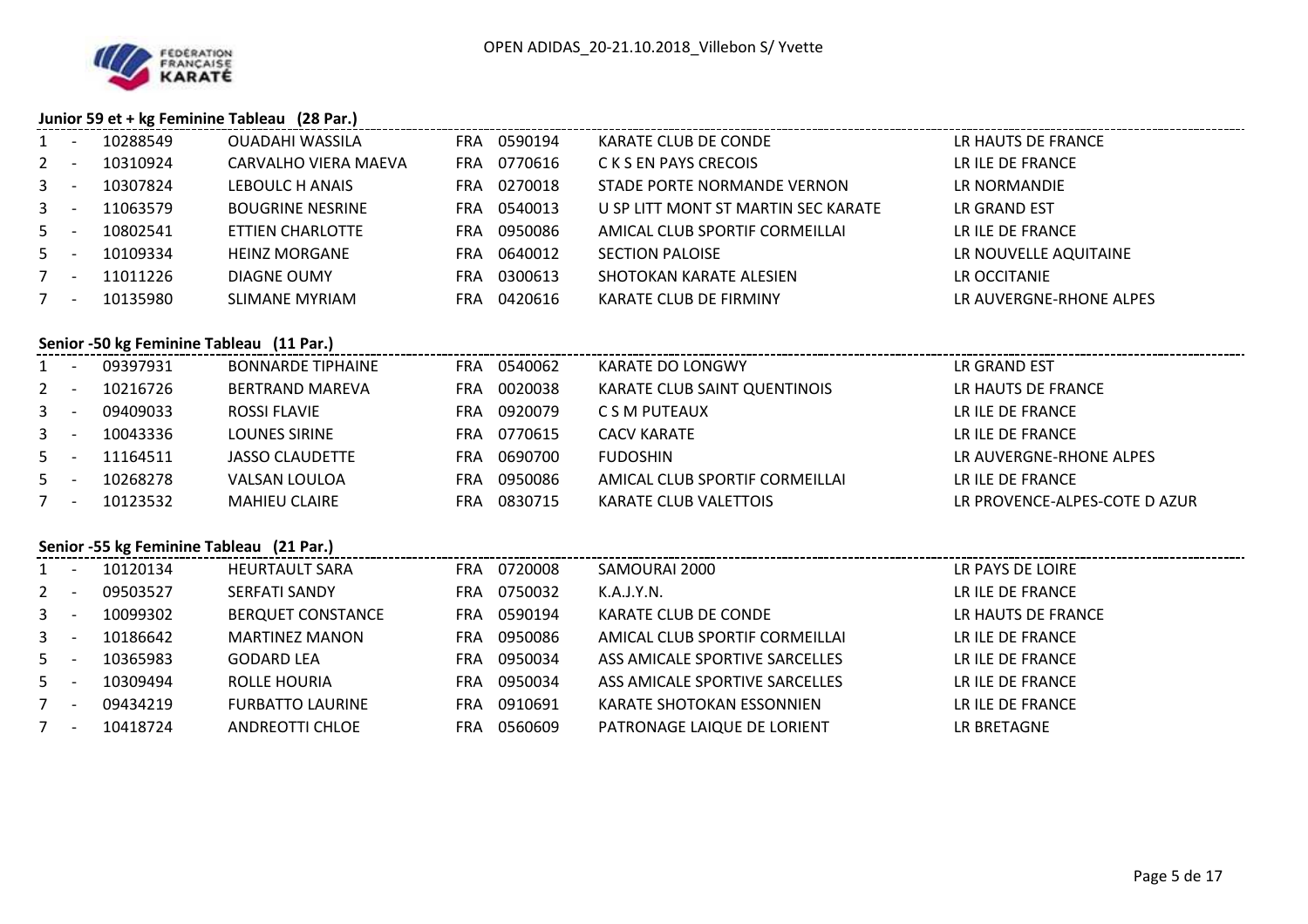

## **Senior -61 kg Feminine Tableau (18 Par.)**

|             |                                          |          | $55.101$ $01.051$ commo rabitude (10 mm)     |     |             |                                |                               |  |  |  |  |  |
|-------------|------------------------------------------|----------|----------------------------------------------|-----|-------------|--------------------------------|-------------------------------|--|--|--|--|--|
|             | $\sim$ $-$                               | 10373468 | <b>SEGUY CHARLINE</b>                        |     | FRA 0950034 | ASS AMICALE SPORTIVE SARCELLES | LR ILE DE FRANCE              |  |  |  |  |  |
| $2^{\circ}$ | $\overline{\phantom{a}}$                 | 01088789 | <b>BEL LAHSEN ISMAHAN</b>                    |     | FRA 0950034 | ASS AMICALE SPORTIVE SARCELLES | LR ILE DE FRANCE              |  |  |  |  |  |
| $3 - 1$     |                                          | 10168838 | <b>JAECQUES CINDY</b>                        | FRA | 0950086     | AMICAL CLUB SPORTIF CORMEILLAI | LR ILE DE FRANCE              |  |  |  |  |  |
| $3 - 1$     |                                          | 10185904 | <b>ZANINI CHARLOTTE</b>                      | FRA | 0950086     | AMICAL CLUB SPORTIF CORMEILLAI | LR ILE DE FRANCE              |  |  |  |  |  |
| $5 -$       |                                          | 09460508 | AMENGLE SHANA                                | FRA | 0930716     | SPORTING CLUB DE BOBIGNY       | LR ILE DE FRANCE              |  |  |  |  |  |
| $5 -$       |                                          | 10006590 | SABBANI T SORAYA                             |     | FRA 0270018 | STADE PORTE NORMANDE VERNON    | LR NORMANDIE                  |  |  |  |  |  |
| $7 -$       |                                          | 10313156 | <b>ANTOINE ORNELLA</b>                       | FRA | 0130127     | <b>IMPACT KARATE CLUB</b>      | LR PROVENCE-ALPES-COTE D AZUR |  |  |  |  |  |
| $7 -$       |                                          | 10256118 | <b>MAHJOUB KENZA</b>                         | FRA | 0940026     | <b>CLUB BUDOKAN THIAIS</b>     | LR ILE DE FRANCE              |  |  |  |  |  |
|             | Senior -68 kg Feminine Tableau (17 Par.) |          |                                              |     |             |                                |                               |  |  |  |  |  |
| $1 -$       |                                          | 09263173 | <b>THIEBAUT LAURIE</b>                       |     | FRA 0130127 | <b>IMPACT KARATE CLUB</b>      | LR PROVENCE-ALPES-COTE D AZUR |  |  |  |  |  |
| $2 -$       |                                          | 10098354 | <b>HUG LOUISE</b>                            |     | FRA 0680695 | <b>TANSEI KARATE</b>           | <b>LR GRAND EST</b>           |  |  |  |  |  |
| $3 - 5$     |                                          | 10264724 | <b>BELAIR MARIE LINE</b>                     |     | FRA 9740683 | RUN KYOKUSHIN HONBU            | LR REUNION                    |  |  |  |  |  |
| $3 - 1$     |                                          | 10184200 | SORIA NOELIA                                 | FRA | 0440672     | <b>TSUKI KARATE CLUB</b>       | LR PAYS DE LOIRE              |  |  |  |  |  |
| $5 -$       |                                          | 10053227 | <b>BOUARICH SOUMEYA</b>                      | FRA | 0930704     | RED STAR CLUB MONTREUILLOIS    | LR ILE DE FRANCE              |  |  |  |  |  |
| $5 -$       |                                          | 10427957 | NOTARGIACOMO ELODIE                          | FRA | 0690700     | <b>FUDOSHIN</b>                | LR AUVERGNE-RHONE ALPES       |  |  |  |  |  |
| $7 -$       |                                          | 10890735 | RAFFAELLI ERIKA                              |     | FRA 0130900 | SPARTAN KOMBATS SPORTS         | LR PROVENCE-ALPES-COTE D AZUR |  |  |  |  |  |
| $7 -$       |                                          | 10720279 | <b>MOURRUT JULIE</b>                         | FRA | 0950034     | ASS AMICALE SPORTIVE SARCELLES | LR ILE DE FRANCE              |  |  |  |  |  |
|             |                                          |          | Senior 68 et + kg Feminine Tableau (11 Par.) |     |             |                                |                               |  |  |  |  |  |
| $1 -$       |                                          | 09600893 | DABBADIE CHLOE                               |     | FRA 0770059 | KARATE CLUB BOISSY LE CHATEL   | LR ILE DE FRANCE              |  |  |  |  |  |

| $1 -$ | 09600893 | DABBADIE CHLOE                        |     | FRA 0770059 | KARATE CLUB BOISSY LE CHATEL   | LR ILE DE FRANCE           |
|-------|----------|---------------------------------------|-----|-------------|--------------------------------|----------------------------|
| $2 -$ | 10294593 | MEGHICHE ZOULIKHA                     |     | FRA 0590194 | KARATE CLUB DE CONDE           | LR HAUTS DE FRANCE         |
| $3 -$ | 10103316 | MELARD BRITTANY                       |     | FRA 0540062 | KARATE DO LONGWY               | LR GRAND EST               |
| $3 -$ | 09067333 | BIENVENU DUPALAN SAMANTH, FRA 0910691 |     |             | KARATE SHOTOKAN ESSONNIEN      | LR ILE DE FRANCE           |
| $5 -$ | 10136399 | PILLANT AURORE                        | FRA | 0950086     | AMICAL CLUB SPORTIF CORMEILLAI | LR ILE DE FRANCE           |
| $7 -$ | 10402930 | EL FAIKE NISRINE                      |     | FRA 0210018 | ARTS MARTIAUX DE CHENOVE       | LR BOURGOGNE-FRANCHE COMTE |
|       |          |                                       |     |             |                                |                            |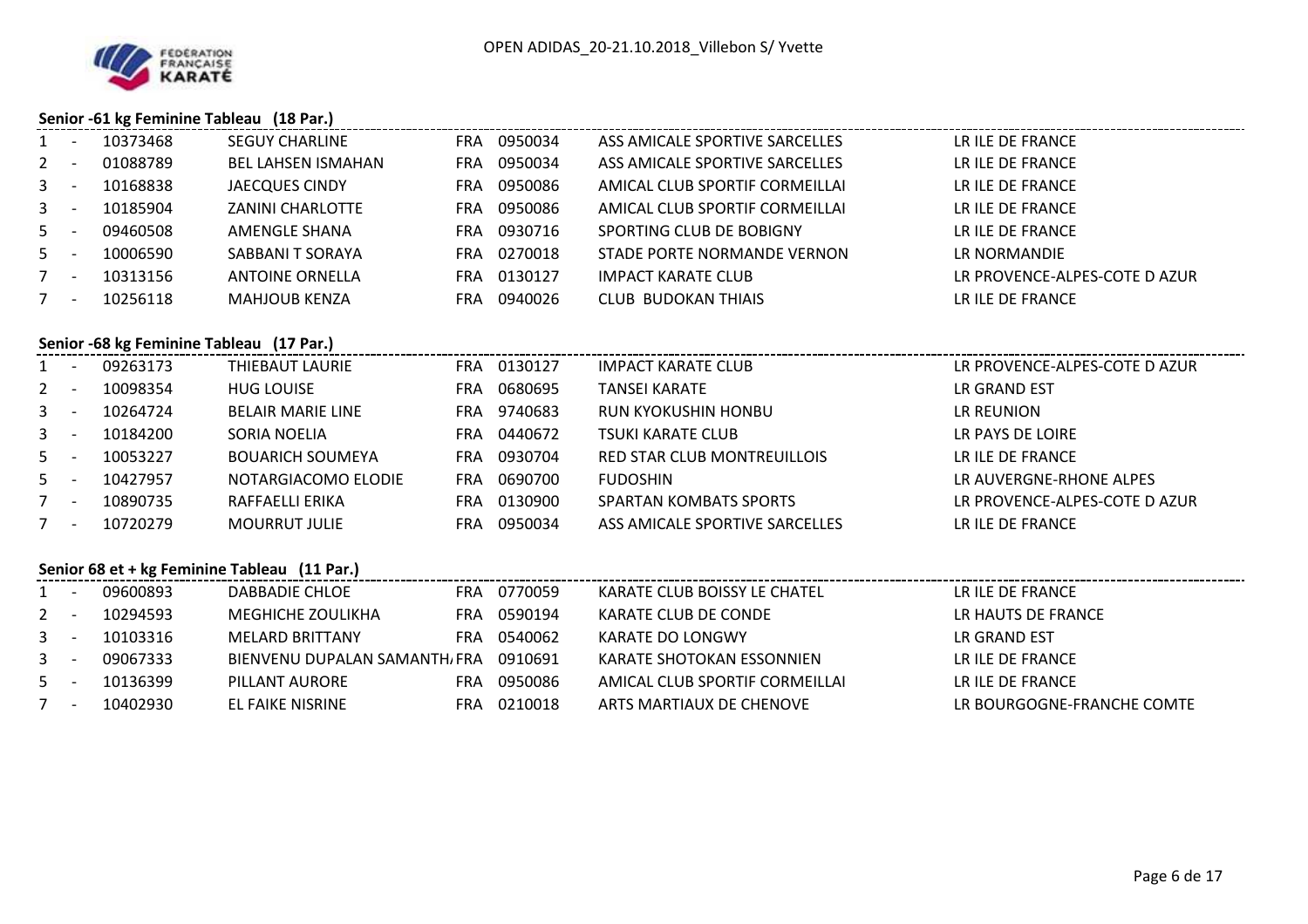

## **Minime -35 kg Masculin Tableau (29 Par.)**

| $1 -$   |               | 10490434     | DIALLO SIRADJOU                          | FRA 0950622 | <b>TSUKI KARATE CLUB</b>                | LR ILE DE FRANCE              |
|---------|---------------|--------------|------------------------------------------|-------------|-----------------------------------------|-------------------------------|
| $2 -$   |               | 10576987     | <b>BOULHLIB MARWANE</b>                  | FRA 0780102 | CL OMNISPORTS GARGENVILLE COG           | LR ILE DE FRANCE              |
|         |               | 3 - 10625882 | ERNWEIN THOMAS                           | FRA 0310715 | IMPACT KARATE 31                        | LR OCCITANIE                  |
| 3       | $\sim$ $\sim$ | 10669122     | <b>MARION NOE</b>                        | FRA 0590660 | KARATE CLUB DE PETITE FORET             | LR HAUTS DE FRANCE            |
|         | $5 -$         | 11073122     | MOREIRA-PINHAL TINO                      | FRA 0850006 | ECOLE LUCONNAISE DE KARATE              | LR PAYS DE LOIRE              |
| $5 -$   |               | 10576963     | <b>BOUROUBA MARWAN</b>                   | FRA 0950086 | AMICAL CLUB SPORTIF CORMEILLAI          | LR ILE DE FRANCE              |
| $7 -$   |               | 10459468     | <b>ALLAF MATHIEU</b>                     | FRA 0920067 | <b>COURBEVOIE SPORTS KARATE</b>         | LR ILE DE FRANCE              |
| $7 -$   |               | 10521533     | ADJI MELVYNE                             | FRA 0940026 | <b>CLUB BUDOKAN THIAIS</b>              | LR ILE DE FRANCE              |
|         |               |              |                                          |             |                                         |                               |
|         |               |              | Minime -40 kg Masculin Tableau (38 Par.) |             |                                         |                               |
|         |               | 1 - 10478948 | RAZAFIMAHERY RAY                         | FRA 0920704 | INSTITUT DE GOJURYU KENKYUKAI DE FRANCE | LR ILE DE FRANCE              |
|         |               | 2 - 10549567 | <b>DECKERT THEO</b>                      | FRA 0770059 | KARATE CLUB BOISSY LE CHATEL            | LR ILE DE FRANCE              |
|         |               | 3 - 10727891 | KARAPETYAN AGHVAN                        | FRA 0910608 | SAINT MICHEL SPORTS                     | LR ILE DE FRANCE              |
|         | $3 - 1$       | 10984360     | <b>HIERSO HAIRISS</b>                    | FRA 0250635 | CLUB SAUVEGARDE DE BESANCON             | <b>FRANCHE COMTE</b>          |
| $5 - -$ |               | 10637176     | ALBUQUERQUE DAMIEN                       | FRA 0910070 | <b>CLUB YERROIS ARTS MARTIAUX</b>       | LR ILE DE FRANCE              |
|         |               | 5 - 10553833 | DELVALLEZ JULES                          | FRA 0670608 | KARATE CLUB SELESTAT                    | LR GRAND EST                  |
| $7 -$   |               | 10663698     | RAJOELIARIVONY JEREMY                    | FRA 0330026 | SPORTS ATH MERIGNAC                     | LR NOUVELLE AQUITAINE         |
| $7 -$   |               | 10749459     | <b>BALI WASSIM</b>                       | FRA 0600012 | U S C KARATE SHOTOKAN                   | LR HAUTS DE FRANCE            |
|         |               |              |                                          |             |                                         |                               |
|         |               |              | Minime -45 kg Masculin Tableau (37 Par.) |             |                                         |                               |
|         |               | 1 - 10452053 | <b>BONNIN MATHIEU</b>                    | FRA 0130704 | <b>FULL KARATE ACADEMIE</b>             | LR PROVENCE-ALPES-COTE D AZUR |
|         |               | 2 - 10834234 | DE ARCANGELIS GIANNI                     | FRA 0940026 | <b>CLUB BUDOKAN THIAIS</b>              | LR ILE DE FRANCE              |
|         | $3 - -$       | 10456333     | VALENTE SILVA JULIEN                     | FRA 0770059 | KARATE CLUB BOISSY LE CHATEL            | LR ILE DE FRANCE              |
|         | $3 - 1$       | 10653368     | <b>CHEVALIER MATHIS</b>                  | FRA 0950034 | ASS AMICALE SPORTIVE SARCELLES          | LR ILE DE FRANCE              |
|         | $5 - -$       | 10814324     | <b>BOUGHERARA DARI</b>                   | FRA 0920657 | KARATE CLUB COLOMBES                    | LR ILE DE FRANCE              |
| $5 -$   |               | 10455062     | <b>MERIENNE PIERRE</b>                   | FRA 0530002 | LAVAL KARATE 53                         | LR PAYS DE LOIRE              |
|         | $7 -$         | 10847891     | <b>JEREP MARIUS</b>                      | FRA 0940611 | K O S VILLENEUVE                        | LR ILE DE FRANCE              |
|         |               | 7 - 10665845 | AKSOUH BACHAR                            | FRA 0910608 | SAINT MICHEL SPORTS                     | LR ILE DE FRANCE              |
|         |               |              |                                          |             |                                         |                               |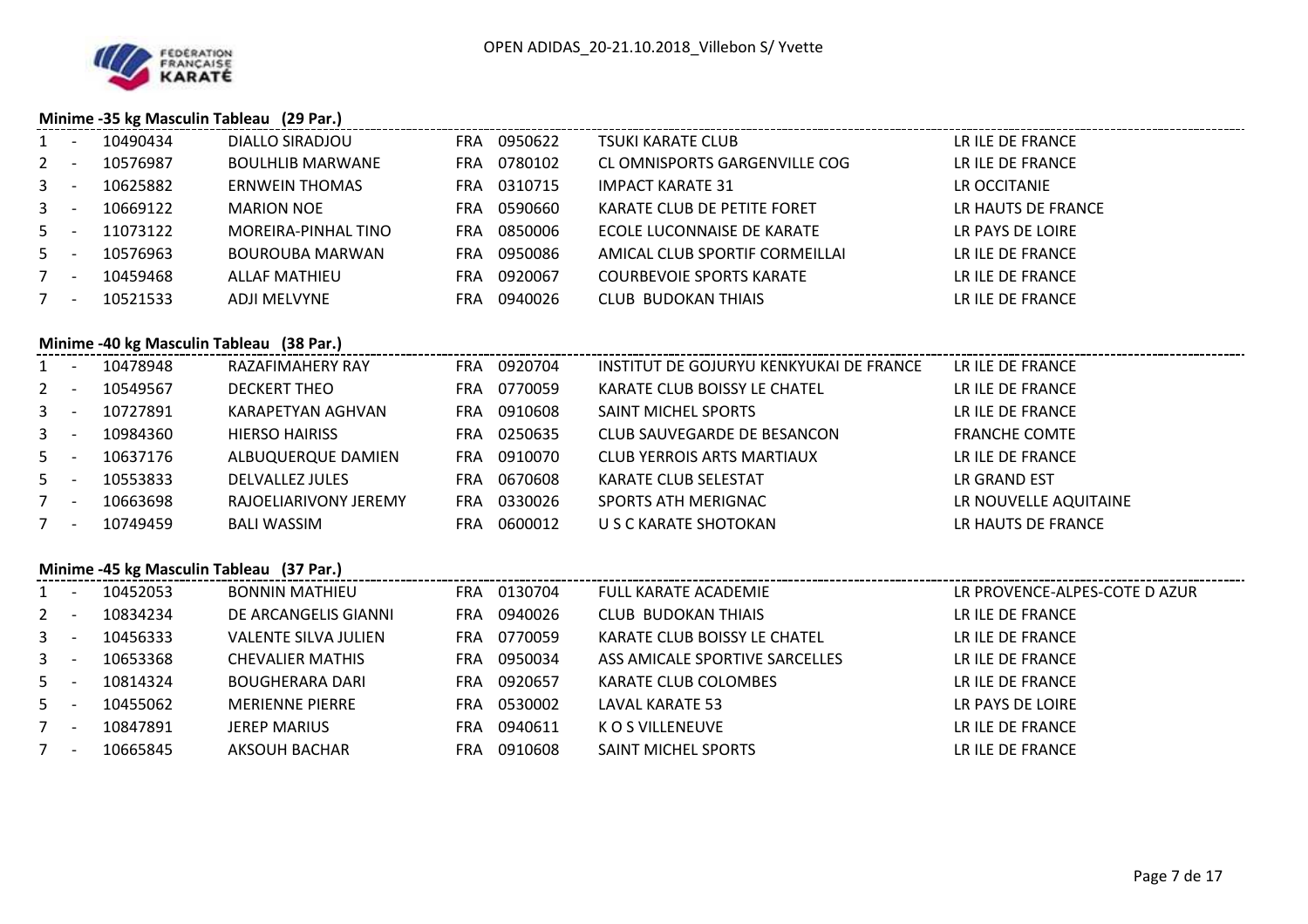

## **Minime -50 kg Masculin Tableau (34 Par.)**

| $1 -$   | 10603650 | <b>BOUSSAID RAYAN</b>                    | FRA 0940611 | K O S VILLENEUVE                        | LR ILE DE FRANCE              |
|---------|----------|------------------------------------------|-------------|-----------------------------------------|-------------------------------|
| $2 -$   | 10564659 | CHATTARD FLORIAN                         | FRA 0380049 | USJC SECTION KARATE                     | LR AUVERGNE-RHONE ALPES       |
| $3 - 5$ | 10512038 | <b>GONCALVES THOMAS</b>                  | FRA 0210630 | AKDC                                    | LR BOURGOGNE-FRANCHE COMTE    |
| $3 -$   | 10517403 | <b>MALCOIFFE KENZO</b>                   | FRA 0060653 | AZUR TEAM KARATE                        | LR PROVENCE-ALPES-COTE D AZUR |
| $5 -$   | 10566730 | <b>CENSIER MATHYS</b>                    | FRA 0590739 | KARATE CLUB SIN LE NOBLE                | LR HAUTS DE FRANCE            |
| $5 -$   | 10618608 | DAVID NOAH                               | FRA 0250635 | CLUB SAUVEGARDE DE BESANCON             | LR BOURGOGNE-FRANCHE COMTE    |
| $7 -$   | 10377651 | <b>IBILI AYMANE</b>                      | FRA 0950034 | ASS AMICALE SPORTIVE SARCELLES          | LR ILE DE FRANCE              |
| $7 -$   | 10692962 | <b>RUBYTHON CHARLIE</b>                  | FRA 0310715 | <b>IMPACT KARATE 31</b>                 | LR OCCITANIE                  |
|         |          |                                          |             |                                         |                               |
|         |          | Minime -55 kg Masculin Tableau (23 Par.) |             |                                         |                               |
| $1 -$   | 10701113 | KERNEUR MATHIAS                          | FRA 0440078 | CENT ETUDES KARATE ST NAZAIRE           | LR PAYS DE LOIRE              |
| $2 -$   | 10538725 | LEWIS VIJAY DANIEL                       | FRA 0830715 | KARATE CLUB VALETTOIS                   | LR PROVENCE-ALPES-COTE D AZUR |
| $3 - 1$ | 10838825 | CISSOKHO ISMAILA                         | FRA 0920704 | INSTITUT DE GOJURYU KENKYUKAI DE FRANCE | LR ILE DE FRANCE              |
| $3 - 1$ | 10465108 | <b>MALABAT TONY</b>                      | FRA 0950090 | CLUB SP MUNICIPAL EAUBONNE              | LR ILE DE FRANCE              |
| $5 -$   | 10630894 | EL ANNAS ANAS                            | FRA 0600012 | U S C KARATE SHOTOKAN                   | LR HAUTS DE FRANCE            |
| $5 -$   | 10610179 | OULI JUNIAN                              | FRA 0850005 | FONTENAY KARATE SHOTOKAN                | LR PAYS DE LOIRE              |
| $7 -$   | 10759873 | ZAIR AHMED                               | FRA 0950040 | KARATE CLUB DE SANNOIS                  | LR ILE DE FRANCE              |
| $7 -$   | 10637117 | THIVENDRARAJAH DHARMEEGA FRA 0920079     |             | C S M PUTEAUX                           | LR ILE DE FRANCE              |
|         |          |                                          |             |                                         |                               |

## **Minime -60 kg Masculin Tableau (19 Par.)**

|       | $\overline{\phantom{a}}$ | 10801849 | ASSEMAT HUGO            | FRA | 0540062 | KARATE DO LONGWY                        | LR GRAND EST               |
|-------|--------------------------|----------|-------------------------|-----|---------|-----------------------------------------|----------------------------|
| $2 -$ |                          | 10457130 | <b>FLAUSS THEOPHILE</b> | FRA | 0910608 | SAINT MICHEL SPORTS                     | LR ILE DE FRANCE           |
| $3 -$ |                          | 10532761 | BOUDRIGA JAOUED         | FRA | 0250635 | CLUB SAUVEGARDE DE BESANCON             | LR BOURGOGNE-FRANCHE COMTE |
| $3 -$ |                          | 10499776 | RIBEIRO HUGO            | FRA | 0950034 | ASS AMICALE SPORTIVE SARCELLES          | LR ILE DE FRANCE           |
| $5 -$ |                          | 10885853 | <b>BOUEZ NOAM</b>       | FRA | 0590194 | KARATE CLUB DE CONDE                    | LR HAUTS DE FRANCE         |
| $5 -$ |                          | 10376272 | <b>TCHOTE SENY</b>      | FRA | 0910626 | S K B EPINAY SOUS SENART                | LR ILE DE FRANCE           |
|       | $\overline{\phantom{a}}$ | 10745906 | <b>MAILLARD DORYAN</b>  | FRA | 0760099 | AMICALE LAIQUE MAROMME                  | LR NORMANDIE               |
|       | $\overline{\phantom{a}}$ | 10637102 | <b>SULPICE ENZO</b>     | FRA | 0920704 | INSTITUT DE GOJURYU KENKYUKAI DE FRANCE | LR ILE DE FRANCE           |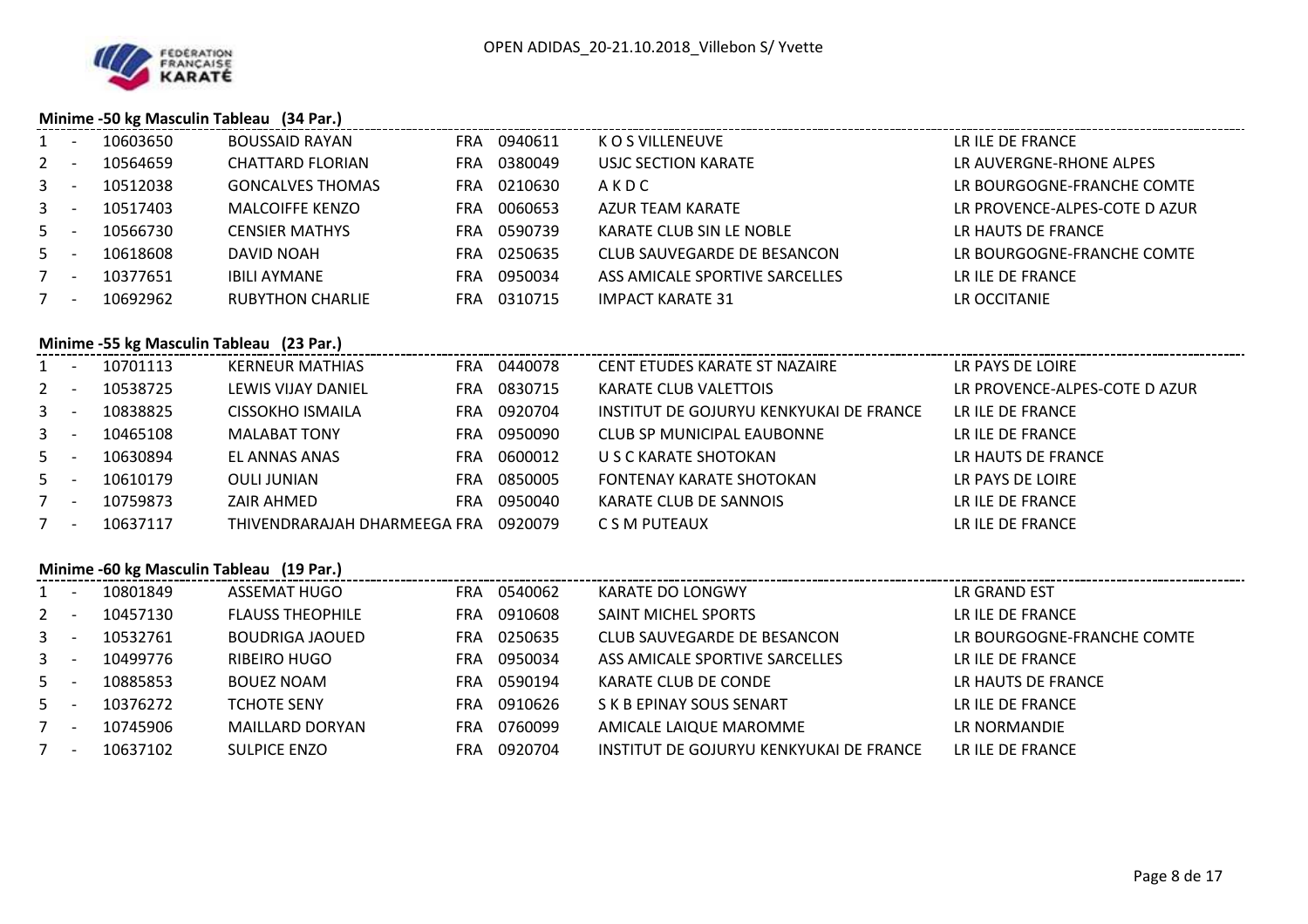

#### **Minime -65 kg Masculin Tableau (9 Par.)**

|       | $\mathcal{A}$ $\mathcal{A}$ | 10487175 | <b>COQUIDE KILLIAN</b>    | FRA | 0740016 | SHOTOKAN KARAT+ë CLUB DE HAUTE SAVOIE SEYNOD | LR AUVERGNE-RHONE ALPES |
|-------|-----------------------------|----------|---------------------------|-----|---------|----------------------------------------------|-------------------------|
| $2 -$ |                             | 10974563 | <b>HUSSON MATHIEU</b>     | FRA | 0540062 | KARATE DO LONGWY                             | LR GRAND EST            |
| $3 -$ |                             | 10552694 | LANGE LUCIEN              | FRA | 0820621 | SASORI KARAT+ë CLUB                          | LR OCCITANIE            |
| $3 -$ |                             | 10445806 | <b>VANDENBULCKE CESAR</b> | FRA | 0590605 | RYU KARATE RUMEGIES                          | LR HAUTS DE FRANCE      |
| $5 -$ |                             | 10792210 | DONAT GREGOIRE            | FRA | 0760032 | SHOTOKAN KARATE CLUB D ELBEUF                | LR NORMANDIE            |
| $5 -$ |                             | 10672185 | ANTUNES OLIVEIRA RAFAEL   | FRA | 0930057 | ATHLETIC CLUB BOBIGNY SECT K                 | LR ILE DE FRANCE        |

#### **Minime 65 et + kg Masculin Tableau (7 Par.)**

|       | $\overline{\phantom{a}}$ | 10635263 | <b>TWOREK ANTHONY</b> | <b>FRA</b> | 0590660     | KARATE CLUB DE PETITE FORET | LR HAUTS DE FRANCE    |
|-------|--------------------------|----------|-----------------------|------------|-------------|-----------------------------|-----------------------|
| $2 -$ |                          | 10472495 | LAMTALSI MOHAMED      | FRA.       | 0330026     | SPORTS ATH MERIGNAC         | LR NOUVELLE AQUITAINE |
| $3 -$ |                          | 10464151 | MAILLARD MATHYS       |            | FRA 0270017 | SEN KARATE LOUVIERS         | LR NORMANDIE          |
| $3 -$ |                          | 10454632 | ANSIAUX AUGUSTIN      | FRA.       | 0910608     | SAINT MICHEL SPORTS         | LR ILE DE FRANCE      |
| $5 -$ |                          | 10494935 | ZOUAOUI AMIR          | FRA        | 0920079     | C S M PUTEAUX               | LR ILE DE FRANCE      |
| $5 -$ |                          | 10478589 | WOZNIAK NATHAN        | FRA.       | 0270004     | SAINT MARCEL KARATE         | LR NORMANDIE          |

## **Cadet -52 kg Masculin Tableau (63 Par.)**

| $1 -$   | 10400599 | <b>LEGER TITOUAN</b>      | <b>FRA</b> | 0940026 | CLUB BUDOKAN THIAIS            | LR ILE DE FRANCE      |
|---------|----------|---------------------------|------------|---------|--------------------------------|-----------------------|
| $2 -$   | 10377650 | <b>IBILI WALID</b>        | <b>FRA</b> | 0950034 | ASS AMICALE SPORTIVE SARCELLES | LR ILE DE FRANCE      |
| $3 - 1$ | 10452565 | <b>EBLIN RUBEN</b>        | FRA.       | 0940026 | <b>CLUB BUDOKAN THIAIS</b>     | LR ILE DE FRANCE      |
| $3 - -$ | 10465906 | LAWANI MARC               | <b>FRA</b> | 0950681 | ATHLETIC KARATE ARNOUVILLE     | LR ILE DE FRANCE      |
| $5 -$   | 10628534 | <b>COSTET LOUIS</b>       | <b>FRA</b> | 0540018 | <b>COS VILLERS KARATE</b>      | LR GRAND EST          |
| $5 -$   | 10333310 | <b>PARRINELLO FLORENT</b> | FRA        | 0330733 | KARATE DO DU BASSIN D ARCACHON | LR NOUVELLE AQUITAINE |
| $7 -$   | 10387092 | <b>MOALIC VALENTIN</b>    | FRA        | 0350030 | BUDO 35                        | LR BRETAGNE           |
| $7 -$   | 10410049 | <b>AMADOS EARVIN</b>      | <b>FRA</b> | 0060072 | <b>BOXING KARATE MENTON</b>    | <b>COTE D AZUR</b>    |
|         |          |                           |            |         |                                |                       |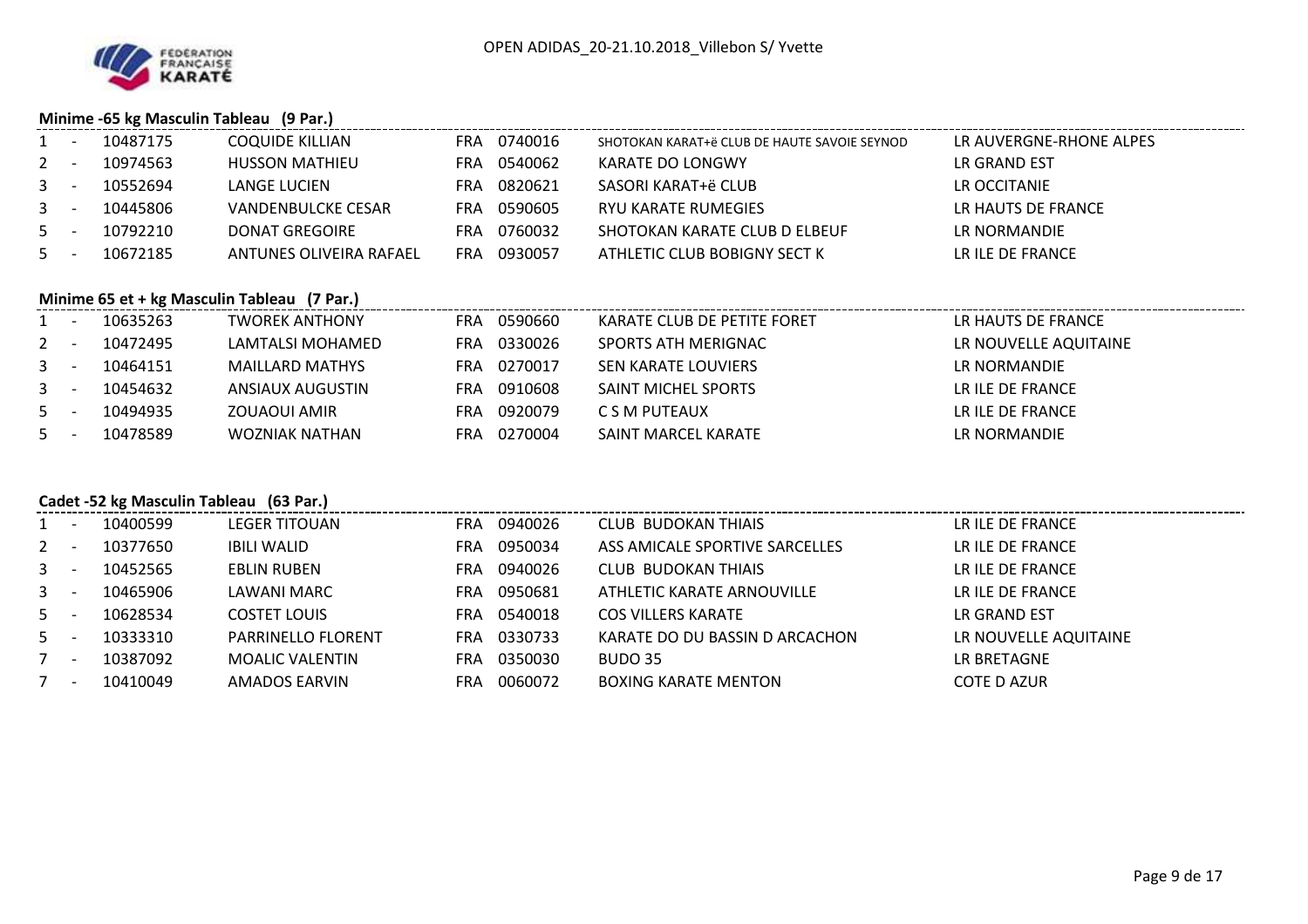

#### **Cadet -57 kg Masculin Tableau (39 Par.)**

| 1              | $\sim$     | 10296633                                | GOUIRAN ALEXANDRE                                                                  | FRA 0130127 | <b>IMPACT KARATE CLUB</b>           | LR PROVENCE-ALPES-COTE D AZUR |
|----------------|------------|-----------------------------------------|------------------------------------------------------------------------------------|-------------|-------------------------------------|-------------------------------|
| $\overline{2}$ | $\sim$ $-$ | 10279207                                | DE BARROS DAMIEN                                                                   | FRA 0950034 | ASS AMICALE SPORTIVE SARCELLES      | LR ILE DE FRANCE              |
|                | $3 - 1$    | 10369198                                | <b>FALCO ENZO</b>                                                                  | FRA 0380049 | <b>USJC SECTION KARATE</b>          | LR AUVERGNE-RHONE ALPES       |
|                | $3 - 1$    | 10369197                                | <b>ACHARD BAPTISTE</b>                                                             | FRA 0380049 | USJC SECTION KARATE                 | LR AUVERGNE-RHONE ALPES       |
|                | $5 - 5$    | 10674842                                | MENNESSIER LOGAN SAMUEL                                                            | FRA 0440672 | <b>TSUKI KARATE CLUB</b>            | LR PAYS DE LOIRE              |
|                | $5 -$      | 10350764                                | TRAN YANN                                                                          | FRA 0950107 | KARATE CLUB DOMONT                  | LR ILE DE FRANCE              |
|                | $7 -$      | 10346536                                | KLAPCZYNSKI KILLIAN                                                                | FRA 0770616 | C K S EN PAYS CRECOIS               | LR ILE DE FRANCE              |
|                | $7 -$      | 10549766                                | PEMARTIN THOMAS                                                                    | FRA 0720008 | SAMOURAI 2000                       | LR PAYS DE LOIRE              |
|                |            |                                         |                                                                                    |             |                                     |                               |
|                |            |                                         | Cadet -63 kg Masculin Tableau (41 Par.)<br>cadet -63 kg Masculin Tableau (41 Par.) |             |                                     |                               |
|                |            | 1 - 10466423                            | <b>GARI RYAN</b>                                                                   | FRA 0910006 | KARATE CLUB D'ATHIS MONS            | LR ILE DE FRANCE              |
|                |            | 2 - 10525307                            | <b>ENNASRI YASSINE</b>                                                             | FRA 0300674 | ECOLE GARRIGUE KARATE DO            | LR OCCITANIE                  |
|                | $3 - 1$    | 10270443                                | NGUYEN LEO                                                                         | FRA 0950107 | KARATE CLUB DOMONT                  | LR ILE DE FRANCE              |
|                | $3 - 1$    | 10365673                                | <b>MARGERIN ELIAN</b>                                                              | FRA 0300629 | A K A VILLENEUVE LES ANGLES         | LR OCCITANIE                  |
|                | $5 - 1$    | 10550269                                | <b>ANGELI WESLEY</b>                                                               | FRA 0540062 | <b>KARATE DO LONGWY</b>             | LR GRAND EST                  |
|                | $5 -$      | 10624030                                | <b>JIRKOVSKY EDY</b>                                                               | FRA 0540013 | U SP LITT MONT ST MARTIN SEC KARATE | LR GRAND EST                  |
|                | $7 -$      | 10353477                                | <b>GAILLET REDWAN</b>                                                              | FRA 0590194 | KARATE CLUB DE CONDE                | LR HAUTS DE FRANCE            |
|                | $7 -$      | 10563026                                | <b>JEAN-BAPTISTE RAMON</b>                                                         | FRA 0450654 | <b>CJF KARATE SHOTOKAN</b>          | LR CENTRE VAL DE LOIRE        |
|                |            |                                         |                                                                                    |             |                                     |                               |
|                |            | Cadet -70 kg Masculin Tableau (28 Par.) |                                                                                    |             |                                     |                               |
|                |            | 1 - 10393269                            | MARTINS NUNES ALEXANDRE                                                            | FRA 0910608 | SAINT MICHEL SPORTS                 | LR ILE DE FRANCE              |
|                | $2 -$      | 10609919                                | <b>GIUDICE SALVO</b>                                                               | FRA 0130704 | <b>FULL KARATE ACADEMIE</b>         | LR PROVENCE-ALPES-COTE D AZUR |
|                | $3 - 1$    | 10310735                                | <b>BECHICHE ABDELKADER</b>                                                         | FRA 0590194 | KARATE CLUB DE CONDE                | LR HAUTS DE FRANCE            |
|                | $3 - -$    | 10401281                                | <b>HORY NATAN</b>                                                                  | FRA 0330106 | <b>DOJO LANTONNAIS</b>              | LR NOUVELLE AQUITAINE         |
| 5 <sub>1</sub> | $\sim$ $-$ | 10555687                                | LARDJOUM ISSA                                                                      | FRA 0690700 | <b>FUDOSHIN</b>                     | LR AUVERGNE-RHONE ALPES       |
|                | $5 - 5$    | 10547974                                | <b>ORTIS NOLAN</b>                                                                 | FRA 0130127 | <b>IMPACT KARATE CLUB</b>           | LR PROVENCE-ALPES-COTE D AZUR |
| $7 -$          |            | 10519318                                | <b>GRUEL VIVIEN</b>                                                                | FRA 0760090 | OKINAWA KARATE CLUB                 | LR NORMANDIE                  |
|                | $7 -$      | 10310836                                | <b>HUET QUENTIN</b>                                                                | FRA 0270017 | <b>SEN KARATE LOUVIERS</b>          | LR NORMANDIE                  |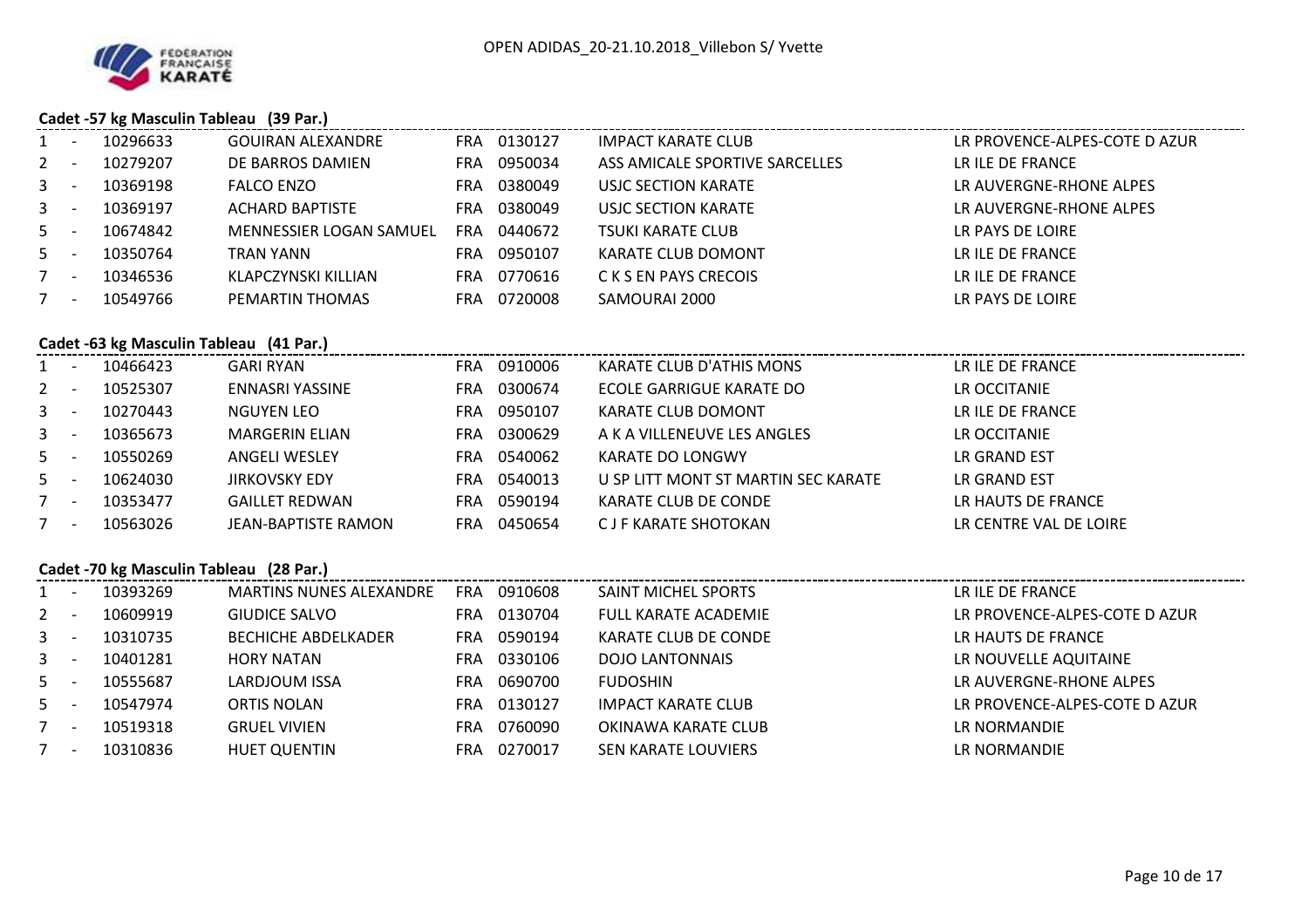

#### **Cadet 70 et + kg Masculin Tableau (13 Par.)**

| 1       | $\sim$                                   | 10380967                                 | <b>FEILLET JEREMIE</b>       |  | FRA 0910608 | SAINT MICHEL SPORTS               | LR ILE DE FRANCE              |  |  |  |  |  |
|---------|------------------------------------------|------------------------------------------|------------------------------|--|-------------|-----------------------------------|-------------------------------|--|--|--|--|--|
| $2 -$   |                                          | 10601071                                 | <b>NGUYEN TREVIS</b>         |  | FRA 0890015 | <b>ENTENTE SP FLORENTINOISE</b>   | LR BOURGOGNE-FRANCHE COMTE    |  |  |  |  |  |
| $3 - -$ |                                          | 10785634                                 | ROZANSKA MATEUSZ             |  | FRA 0300674 | ECOLE GARRIGUE KARATE DO          | LR OCCITANIE                  |  |  |  |  |  |
| $3 - 1$ |                                          | 10599022                                 | MILJKOVIC LUKA               |  | FRA 0940026 | <b>CLUB BUDOKAN THIAIS</b>        | LR ILE DE FRANCE              |  |  |  |  |  |
| $5 - 5$ |                                          | 10402119                                 | KOLASA MAXIME                |  | FRA 0330003 | ECOLE KARATE DO GRADIGNAN         | LR NOUVELLE AQUITAINE         |  |  |  |  |  |
| $5 -$   |                                          | 10601361                                 | AMAR YANIS                   |  | FRA 0910070 | <b>CLUB YERROIS ARTS MARTIAUX</b> | LR ILE DE FRANCE              |  |  |  |  |  |
| $7 -$   |                                          | 10401453                                 | <b>VANDENBULCKE ARTHUR</b>   |  | FRA 0590605 | RYU KARATE RUMEGIES               | LR HAUTS DE FRANCE            |  |  |  |  |  |
| $7 -$   |                                          | 10660261                                 | <b>BOUZEKRY JABER</b>        |  | FRA 0860007 | STADE POITEVIN KARATE SPK         | LR NOUVELLE AQUITAINE         |  |  |  |  |  |
|         | Junior -55 kg Masculin Tableau (32 Par.) |                                          |                              |  |             |                                   |                               |  |  |  |  |  |
|         |                                          | 1 - 10170936                             | EL YAZIDI BILAL              |  | FRA 0950034 | ASS AMICALE SPORTIVE SARCELLES    | LR ILE DE FRANCE              |  |  |  |  |  |
| $2 -$   |                                          | 10169612                                 | <b>VALENTE SILVA NICOLAS</b> |  | FRA 0770059 | KARATE CLUB BOISSY LE CHATEL      | LR ILE DE FRANCE              |  |  |  |  |  |
|         |                                          | 3 - 10576983                             | LAROUACH OUSSAMA             |  | FRA 0780743 | ECQUEVILLY KARATE SHOTOKAN        | LR ILE DE FRANCE              |  |  |  |  |  |
|         |                                          | 3 - 10306397                             | MEKNACI MARWAN               |  | FRA 0850005 | FONTENAY KARATE SHOTOKAN          | LR PAYS DE LOIRE              |  |  |  |  |  |
| $5 - -$ |                                          | 10770770                                 | <b>GARNIER NATHAN</b>        |  | FRA 0720008 | SAMOURAI 2000                     | LR PAYS DE LOIRE              |  |  |  |  |  |
| $5 - 5$ |                                          | 10296630                                 | <b>GIRAUD JEREMY</b>         |  | FRA 0130127 | <b>IMPACT KARATE CLUB</b>         | LR PROVENCE-ALPES-COTE D AZUR |  |  |  |  |  |
|         | $7 -$                                    | 10172318                                 | <b>SCHROT MAXENCE</b>        |  | FRA 0590739 | KARATE CLUB SIN LE NOBLE          | LR HAUTS DE FRANCE            |  |  |  |  |  |
| $7 -$   |                                          | 10637444                                 | NOURALIEV CHAMSOUDINE        |  | FRA 0720008 | SAMOURAI 2000                     | LR PAYS DE LOIRE              |  |  |  |  |  |
|         |                                          | Junior -61 kg Masculin Tableau (42 Par.) |                              |  |             |                                   |                               |  |  |  |  |  |
|         |                                          | 1 - 10785613                             | EL BEQQAL BRAHIM             |  | FRA 0300613 | SHOTOKAN KARATE ALESIEN           | LR OCCITANIE                  |  |  |  |  |  |
| $2 -$   |                                          | 10347426                                 | <b>DARTOIS QUENTIN</b>       |  | FRA 0540018 | <b>COS VILLERS KARATE</b>         | LR GRAND EST                  |  |  |  |  |  |
|         | $3 -$                                    | 10548348                                 | <b>OUALAD YOUNESS</b>        |  | FRA 0930716 | SPORTING CLUB DE BOBIGNY          | LR ILE DE FRANCE              |  |  |  |  |  |
| $3 - -$ |                                          | 10208125                                 | <b>BOURGUES ADRIEN</b>       |  | FRA 0130019 | CLUB ARLESIEN DE KARATE DO        | LR PROVENCE-ALPES-COTE D AZUR |  |  |  |  |  |
| $5 -$   |                                          | 10279173                                 | <b>BETTI TERRY</b>           |  | FRA 0060072 | <b>BOXING KARATE MENTON</b>       | LR PROVENCE-ALPES-COTE D AZUR |  |  |  |  |  |
| $5 -$   |                                          | 10196953                                 | <b>BAIZID ANIS</b>           |  | FRA 0690077 | SEN NO SEN KARATE VENISSIEUX      | LR AUVERGNE-RHONE ALPES       |  |  |  |  |  |
| $7 -$   |                                          | 10470893                                 | <b>DJELASSI THEO</b>         |  | FRA 0450030 | K C DE BEAUNE LA ROLANDE          | LR CENTRE VAL DE LOIRE        |  |  |  |  |  |
| $7 -$   |                                          | 10301063                                 | ZAAJ HICHAM                  |  | FRA 0590034 | <b>ASPTT LILLE</b>                | LR HAUTS DE FRANCE            |  |  |  |  |  |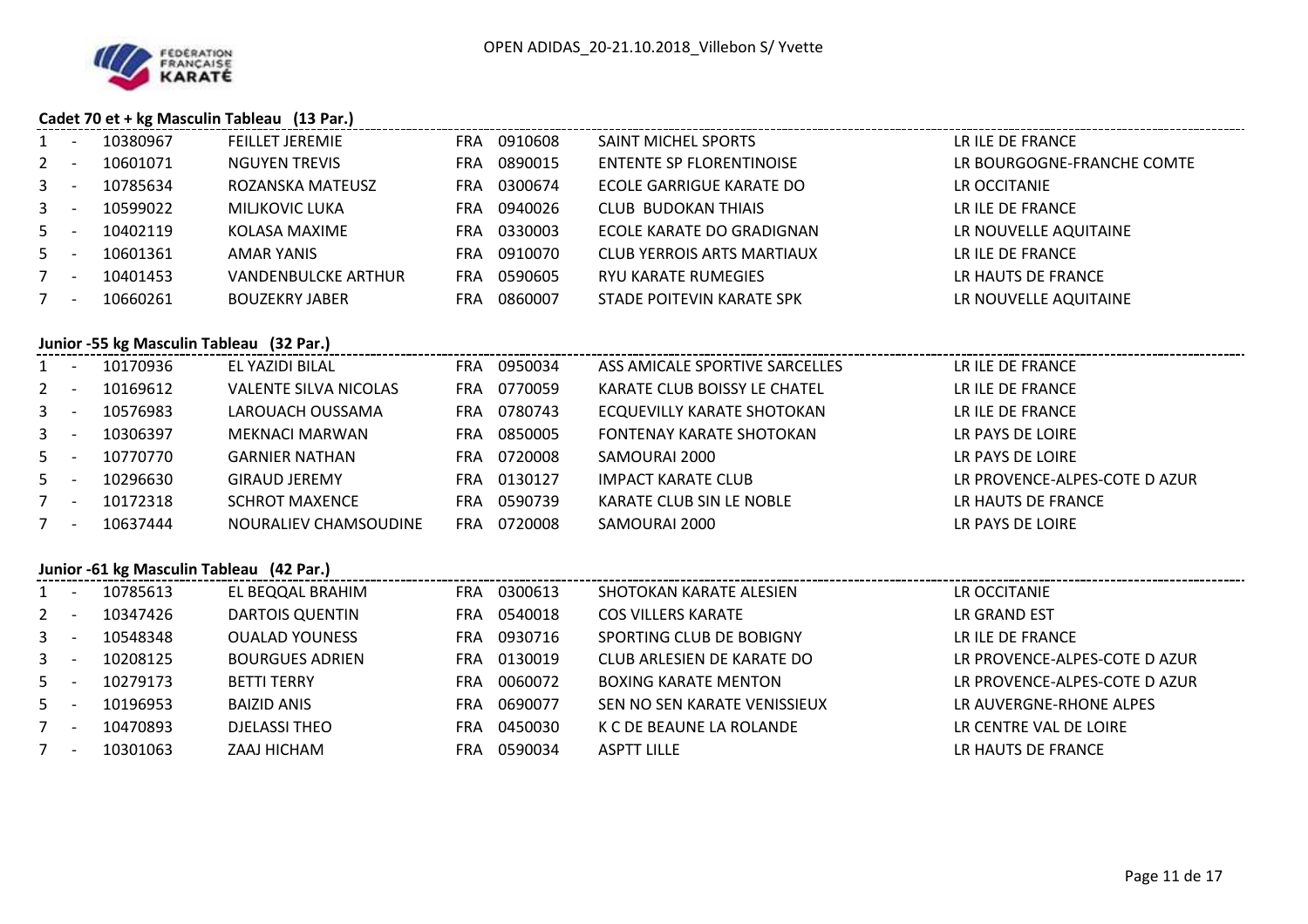

## **Junior -68 kg Masculin Tableau (37 Par.)**

|         |        |          | $341101$ co $\frac{1}{2}$ masculing rapidum (37 marr) |                       |                                 |                               |
|---------|--------|----------|-------------------------------------------------------|-----------------------|---------------------------------|-------------------------------|
|         | $\sim$ | 10278559 | <b>SALMI YOUNESSE</b>                                 | 0950608<br>FRA        | <b>GONESSE KARATE CLUB</b>      | LR ILE DE FRANCE              |
| $2 -$   |        | 10382963 | <b>BAKHTI IDRISS</b>                                  | 0690077<br>FRA.       | SEN NO SEN KARATE VENISSIEUX    | LR AUVERGNE-RHONE ALPES       |
| $3 -$   |        | 10112375 | LAMOTTE YANIS                                         | 0210630<br><b>FRA</b> | AKDC                            | LR BOURGOGNE-FRANCHE COMTE    |
| $3 -$   |        | 10881680 | SAM HAMZA                                             | 0920079<br>FRA        | C S M PUTEAUX                   | LR ILE DE FRANCE              |
| $5 -$   |        | 10338555 | DAOUIRI AISSA                                         | 0890015<br><b>FRA</b> | <b>ENTENTE SP FLORENTINOISE</b> | LR BOURGOGNE-FRANCHE COMTE    |
| $5 -$   |        | 10247937 | LAVAUD PIERRE                                         | FRA 0190006           | BUDOKAI KARATE CLUB DE BRIVE    | LR NOUVELLE AQUITAINE         |
| $7 -$   |        | 10440657 | <b>BRANCHUT LOUIS</b>                                 | 0370005<br>FRA        | ARTS MARTIAUX MONTLOUISIENS     | LR CENTRE VAL DE LOIRE        |
| $7 -$   |        | 10464297 | <b>MANSOURI MAROUANE</b>                              | 0950034<br><b>FRA</b> | ASS AMICALE SPORTIVE SARCELLES  | LR ILE DE FRANCE              |
|         |        |          | Junior -76 kg Masculin Tableau (29 Par.)              |                       |                                 |                               |
| $1 -$   |        | 10122410 | ABDESSELEM RAYBAK                                     | FRA 0130019           | CLUB ARLESIEN DE KARATE DO      | LR PROVENCE-ALPES-COTE D AZUR |
| $2 -$   |        | 10234876 | <b>HEIM UGO</b>                                       | 0930716<br><b>FRA</b> | SPORTING CLUB DE BOBIGNY        | LR ILE DE FRANCE              |
| $3 -$   |        | 10375429 | <b>JUVET NATHAN</b>                                   | 0910035<br><b>FRA</b> | KARATE CLUB ETIOLLES TIGERY     | LR ILE DE FRANCE              |
| $3 - -$ |        | 10472565 | <b>FRANCOIS ANTHONY</b>                               | 0020038<br><b>FRA</b> | KARATE CLUB SAINT QUENTINOIS    | LR HAUTS DE FRANCE            |
|         |        |          |                                                       |                       |                                 |                               |

| $1 -$        |                          | 10122410 | ABDESSELEM RAYBAK             | <b>FRA</b> | 0130019 | CLUB ARLESIEN DE KARATE DO      | LR PROVENCE-ALPES-COTE D AZUR |
|--------------|--------------------------|----------|-------------------------------|------------|---------|---------------------------------|-------------------------------|
| $2^{\circ}$  |                          | 10234876 | <b>HEIM UGO</b>               | <b>FRA</b> | 0930716 | SPORTING CLUB DE BOBIGNY        | LR ILE DE FRANCE              |
| $\mathbf{3}$ | $\overline{\phantom{a}}$ | 10375429 | JUVET NATHAN                  | <b>FRA</b> | 0910035 | KARATE CLUB ETIOLLES TIGERY     | LR ILE DE FRANCE              |
| $3 -$        |                          | 10472565 | <b>FRANCOIS ANTHONY</b>       | <b>FRA</b> | 0020038 | KARATE CLUB SAINT QUENTINOIS    | LR HAUTS DE FRANCE            |
| $5 -$        |                          | 10610178 | <b>OULI EMMANUEL</b>          | <b>FRA</b> | 0850005 | <b>FONTENAY KARATE SHOTOKAN</b> | LR PAYS DE LOIRE              |
| $5 -$        |                          | 10240561 | <b>GUL+ûREN BORA</b>          | <b>FRA</b> | 0270018 | STADE PORTE NORMANDE VERNON     | LR NORMANDIE                  |
|              | <b>.</b>                 | 10536376 | DA COSTA BOUYSSONIE ANTHOLFRA |            | 0950034 | ASS AMICALE SPORTIVE SARCELLES  | LR ILE DE FRANCE              |
|              | $\overline{\phantom{a}}$ | 10102873 | <b>CHERON LILIAN</b>          | FRA        | 0770638 | KARATE DO ST GERMAIN SUR MORIN  | LR ILE DE FRANCE              |

## **Junior 76 et + kg Masculin Tableau (28 Par.)**

| $1 -$   | 10250562 | <b>HOULLICH RABIE</b>   | FRA.       | 0920079 | C S M PUTEAUX                             | LR ILE DE FRANCE           |
|---------|----------|-------------------------|------------|---------|-------------------------------------------|----------------------------|
| $2 -$   | 10242856 | <b>LAURENT TONY</b>     | <b>FRA</b> | 0890015 | <b>ENTENTE SP FLORENTINOISE</b>           | LR BOURGOGNE-FRANCHE COMTE |
| $3 -$   | 10393118 | YANGUI MOHAMED          | <b>FRA</b> | 0950034 | ASS AMICALE SPORTIVE SARCELLES            | LR ILE DE FRANCE           |
| $3 - 1$ | 10411298 | <b>MENAGER BRICE</b>    | <b>FRA</b> | 0930716 | SPORTING CLUB DE BOBIGNY                  | LR ILE DE FRANCE           |
| $5 -$   | 10467712 | <b>DALLOIS ROMAIN</b>   | <b>FRA</b> | 0180612 | KARATE CLUB FUSSY EN TERRES DU HAUT BERRY | LR CENTRE VAL DE LOIRE     |
| $5 -$   | 10219276 | <b>DERIC NOLAN</b>      | <b>FRA</b> | 0950034 | ASS AMICALE SPORTIVE SARCELLES            | LR ILE DE FRANCE           |
| $7 -$   | 10221097 | <b>KEBIR AMRANE</b>     | FRA        | 0250635 | CLUB SAUVEGARDE DE BESANCON               | LR BOURGOGNE-FRANCHE COMTE |
| $7 -$   | 10330806 | <b>FRANSIOLI ARTHUR</b> | <b>FRA</b> | 0750032 | K.A.J.Y.N.                                | LR ILE DE FRANCE           |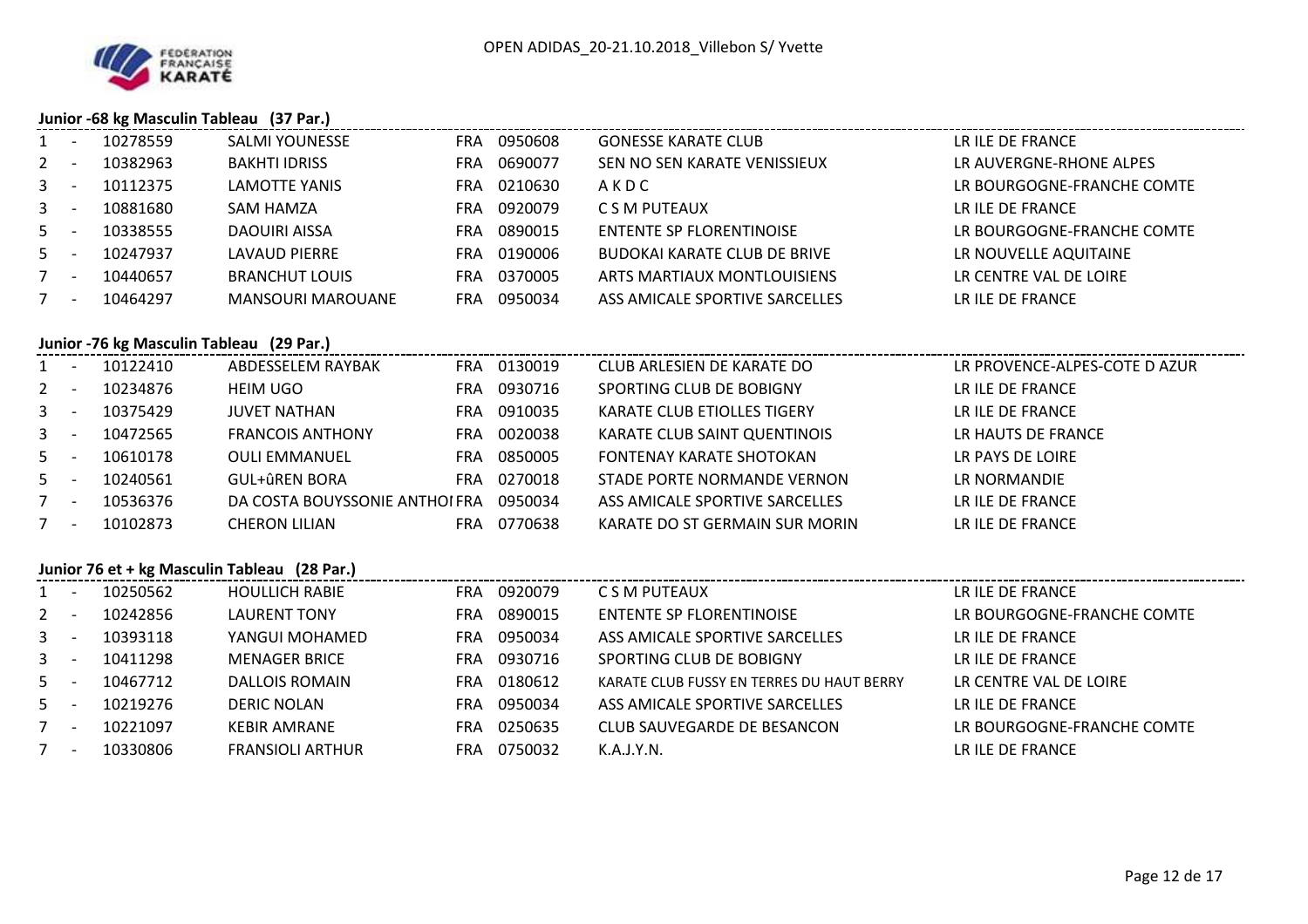

## **Minime -35 kg Masculin Tableau (29 Par.)**

| $\mathbf{1}$ | $\sim$  | 10490434     | DIALLO SIRADJOU                          | FRA 0950622 | <b>TSUKI KARATE CLUB</b>          | LR ILE DE FRANCE              |
|--------------|---------|--------------|------------------------------------------|-------------|-----------------------------------|-------------------------------|
| $2 -$        |         | 10576987     | <b>BOULHLIB MARWANE</b>                  | FRA 0780102 | CL OMNISPORTS GARGENVILLE COG     | LR ILE DE FRANCE              |
| $3 - 1$      |         | 10625882     | <b>ERNWEIN THOMAS</b>                    | FRA 0310715 | <b>IMPACT KARATE 31</b>           | LR OCCITANIE                  |
| $3 - 1$      |         | 10669122     | <b>MARION NOE</b>                        | FRA 0590660 | KARATE CLUB DE PETITE FORET       | LR HAUTS DE FRANCE            |
| $5 -$        |         | 11073122     | MOREIRA-PINHAL TINO                      | FRA 0850006 | ECOLE LUCONNAISE DE KARATE        | LR PAYS DE LOIRE              |
| $5 -$        |         | 10576963     | BOUROUBA MARWAN                          | FRA 0950086 | AMICAL CLUB SPORTIF CORMEILLAI    | LR ILE DE FRANCE              |
| $7 -$        |         | 10459468     | <b>ALLAF MATHIEU</b>                     | FRA 0920067 | <b>COURBEVOIE SPORTS KARATE</b>   | LR ILE DE FRANCE              |
| $7 -$        |         | 10521533     | <b>ADJI MELVYNE</b>                      | FRA 0940026 | <b>CLUB BUDOKAN THIAIS</b>        | LR ILE DE FRANCE              |
|              |         |              |                                          |             |                                   |                               |
|              |         |              | Minime -40 kg Masculin Tableau (38 Par.) |             |                                   |                               |
|              |         | 1 - 10478948 | RAZAFIMAHERY RAY                         |             |                                   |                               |
|              |         | 2 - 10549567 | <b>DECKERT THEO</b>                      | FRA 0770059 | KARATE CLUB BOISSY LE CHATEL      | LR ILE DE FRANCE              |
|              | $3 -$   | 10727891     | KARAPETYAN AGHVAN                        | FRA 0910608 | SAINT MICHEL SPORTS               | LR ILE DE FRANCE              |
|              | $3 - 1$ | 10984360     | <b>HIERSO HAIRISS</b>                    | FRA 0250635 | CLUB SAUVEGARDE DE BESANCON       | <b>FRANCHE COMTE</b>          |
|              | $5 -$   | 10637176     | ALBUQUERQUE DAMIEN                       | FRA 0910070 | <b>CLUB YERROIS ARTS MARTIAUX</b> | LR ILE DE FRANCE              |
| $5 -$        |         | 10553833     | DELVALLEZ JULES                          | FRA 0670608 | KARATE CLUB SELESTAT              | LR GRAND EST                  |
| $7 -$        |         | 10663698     | RAJOELIARIVONY JEREMY                    | FRA 0330026 | SPORTS ATH MERIGNAC               | LR NOUVELLE AQUITAINE         |
| $7 -$        |         | 10749459     | <b>BALI WASSIM</b>                       | FRA 0600012 | U S C KARATE SHOTOKAN             | LR HAUTS DE FRANCE            |
|              |         |              |                                          |             |                                   |                               |
|              |         |              | Minime -45 kg Masculin Tableau (37 Par.) |             |                                   |                               |
| $1 -$        |         | 10452053     | <b>BONNIN MATHIEU</b>                    | FRA 0130704 | <b>FULL KARATE ACADEMIE</b>       | LR PROVENCE-ALPES-COTE D AZUR |
| $2 -$        |         | 10834234     | DE ARCANGELIS GIANNI                     | FRA 0940026 | <b>CLUB BUDOKAN THIAIS</b>        | LR ILE DE FRANCE              |
| $3 - 1$      |         | 10456333     | <b>VALENTE SILVA JULIEN</b>              | FRA 0770059 | KARATE CLUB BOISSY LE CHATEL      | LR ILE DE FRANCE              |
| $3 - -$      |         | 10653368     | <b>CHEVALIER MATHIS</b>                  | FRA 0950034 | ASS AMICALE SPORTIVE SARCELLES    | LR ILE DE FRANCE              |
| $5 -$        |         | 10814324     | <b>BOUGHERARA DARI</b>                   | FRA 0920657 | KARATE CLUB COLOMBES              | LR ILE DE FRANCE              |
| $5 - 5$      |         | 10455062     | <b>MERIENNE PIERRE</b>                   | FRA 0530002 | <b>LAVAL KARATE 53</b>            | LR PAYS DE LOIRE              |
| $7 -$        |         | 10847891     | <b>JEREP MARIUS</b>                      | FRA 0940611 | K O S VILLENEUVE                  | LR ILE DE FRANCE              |
|              | $7 -$   | 10665845     | AKSOUH BACHAR                            | FRA 0910608 | SAINT MICHEL SPORTS               | LR ILE DE FRANCE              |
|              |         |              |                                          |             |                                   |                               |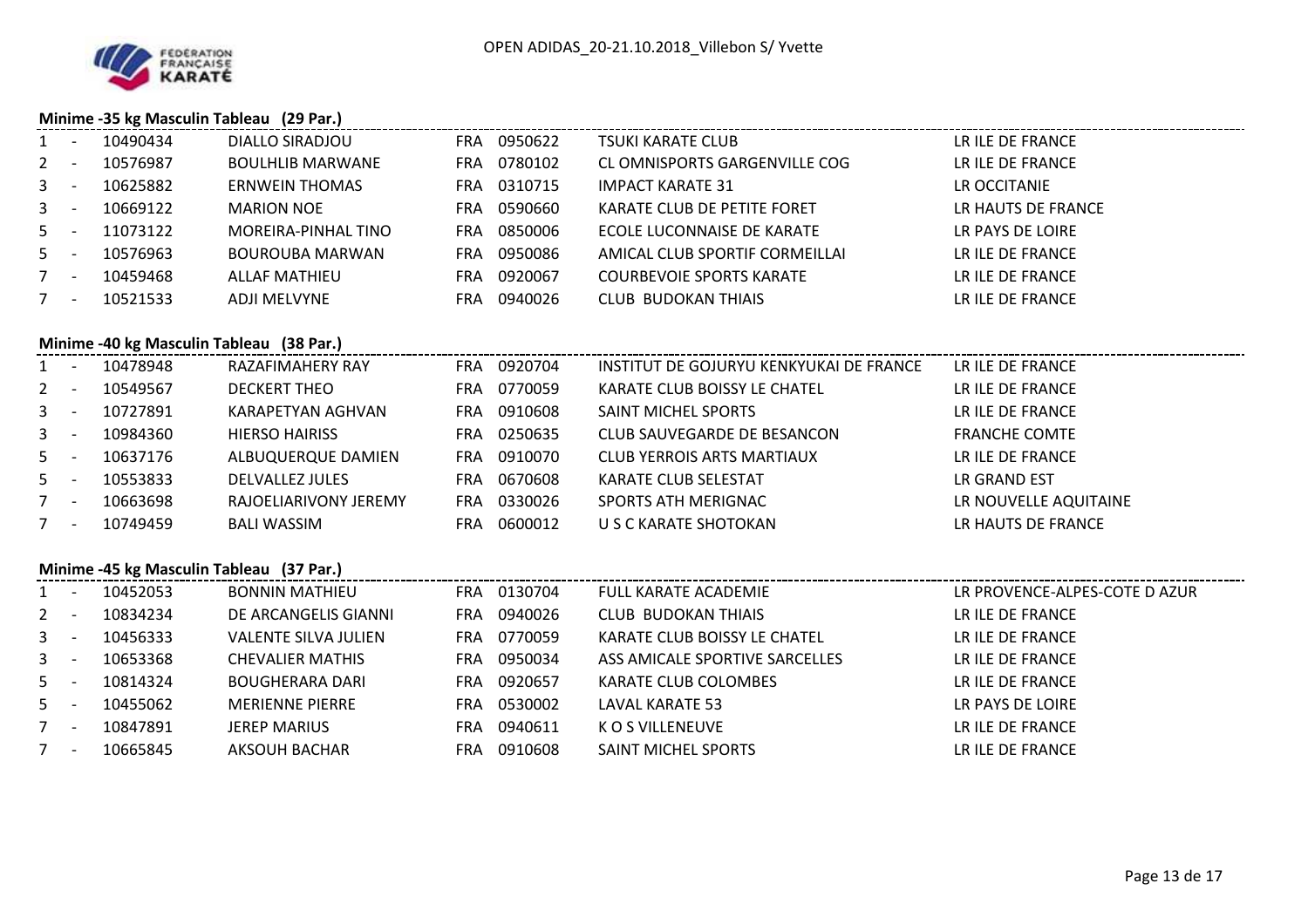

## **Minime -50 kg Masculin Tableau (34 Par.)**

| $1 -$   |                                          | 10603650 | <b>BOUSSAID RAYAN</b>                |  | FRA 0940611 | K O S VILLENEUVE                        | LR ILE DE FRANCE              |  |  |  |  |
|---------|------------------------------------------|----------|--------------------------------------|--|-------------|-----------------------------------------|-------------------------------|--|--|--|--|
| $2 -$   |                                          | 10564659 | CHATTARD FLORIAN                     |  | FRA 0380049 | USJC SECTION KARATE                     | LR AUVERGNE-RHONE ALPES       |  |  |  |  |
| $3 -$   |                                          | 10512038 | <b>GONCALVES THOMAS</b>              |  | FRA 0210630 | AKDC                                    | LR BOURGOGNE-FRANCHE COMTE    |  |  |  |  |
| $3 -$   |                                          | 10517403 | <b>MALCOIFFE KENZO</b>               |  | FRA 0060653 | AZUR TEAM KARATE                        | LR PROVENCE-ALPES-COTE D AZUR |  |  |  |  |
| $5 -$   |                                          | 10566730 | <b>CENSIER MATHYS</b>                |  | FRA 0590739 | KARATE CLUB SIN LE NOBLE                | LR HAUTS DE FRANCE            |  |  |  |  |
| $5 -$   |                                          | 10618608 | DAVID NOAH                           |  | FRA 0250635 | CLUB SAUVEGARDE DE BESANCON             | LR BOURGOGNE-FRANCHE COMTE    |  |  |  |  |
| $7 -$   |                                          | 10377651 | <b>IBILI AYMANE</b>                  |  | FRA 0950034 | ASS AMICALE SPORTIVE SARCELLES          | LR ILE DE FRANCE              |  |  |  |  |
| $7 -$   |                                          | 10692962 | <b>RUBYTHON CHARLIE</b>              |  | FRA 0310715 | <b>IMPACT KARATE 31</b>                 | LR OCCITANIE                  |  |  |  |  |
|         | Minime -55 kg Masculin Tableau (23 Par.) |          |                                      |  |             |                                         |                               |  |  |  |  |
| $1 -$   |                                          | 10701113 | <b>KERNEUR MATHIAS</b>               |  | FRA 0440078 | CENT ETUDES KARATE ST NAZAIRE           | LR PAYS DE LOIRE              |  |  |  |  |
|         |                                          |          |                                      |  |             |                                         |                               |  |  |  |  |
| $2 -$   |                                          | 10538725 | LEWIS VIJAY DANIEL                   |  | FRA 0830715 | KARATE CLUB VALETTOIS                   | LR PROVENCE-ALPES-COTE D AZUR |  |  |  |  |
| $3 - 1$ |                                          | 10838825 | CISSOKHO ISMAILA                     |  | FRA 0920704 | INSTITUT DE GOJURYU KENKYUKAI DE FRANCE | LR ILE DE FRANCE              |  |  |  |  |
| $3 - 1$ |                                          | 10465108 | <b>MALABAT TONY</b>                  |  | FRA 0950090 | CLUB SP MUNICIPAL EAUBONNE              | LR ILE DE FRANCE              |  |  |  |  |
| $5 -$   |                                          | 10630894 | EL ANNAS ANAS                        |  | FRA 0600012 | U S C KARATE SHOTOKAN                   | LR HAUTS DE FRANCE            |  |  |  |  |
| $5 -$   |                                          | 10610179 | OULI JUNIAN                          |  | FRA 0850005 | FONTENAY KARATE SHOTOKAN                | LR PAYS DE LOIRE              |  |  |  |  |
| $7 -$   |                                          | 10759873 | ZAIR AHMED                           |  | FRA 0950040 | KARATE CLUB DE SANNOIS                  | LR ILE DE FRANCE              |  |  |  |  |
| $7 -$   |                                          | 10637117 | THIVENDRARAJAH DHARMEEGA FRA 0920079 |  |             | C S M PUTEAUX                           | LR ILE DE FRANCE              |  |  |  |  |

## **Minime -60 kg Masculin Tableau (19 Par.)**

|       | $\overline{\phantom{a}}$ | 10801849 | ASSEMAT HUGO            | FRA | 0540062 | KARATE DO LONGWY                        | LR GRAND EST               |
|-------|--------------------------|----------|-------------------------|-----|---------|-----------------------------------------|----------------------------|
| $2 -$ |                          | 10457130 | <b>FLAUSS THEOPHILE</b> | FRA | 0910608 | SAINT MICHEL SPORTS                     | LR ILE DE FRANCE           |
| $3 -$ |                          | 10532761 | BOUDRIGA JAOUED         | FRA | 0250635 | CLUB SAUVEGARDE DE BESANCON             | LR BOURGOGNE-FRANCHE COMTE |
| $3 -$ |                          | 10499776 | RIBEIRO HUGO            | FRA | 0950034 | ASS AMICALE SPORTIVE SARCELLES          | LR ILE DE FRANCE           |
| $5 -$ |                          | 10885853 | <b>BOUEZ NOAM</b>       | FRA | 0590194 | KARATE CLUB DE CONDE                    | LR HAUTS DE FRANCE         |
| $5 -$ |                          | 10376272 | <b>TCHOTE SENY</b>      | FRA | 0910626 | S K B EPINAY SOUS SENART                | LR ILE DE FRANCE           |
|       | $\overline{\phantom{a}}$ | 10745906 | <b>MAILLARD DORYAN</b>  | FRA | 0760099 | AMICALE LAIQUE MAROMME                  | LR NORMANDIE               |
|       | $\overline{\phantom{a}}$ | 10637102 | <b>SULPICE ENZO</b>     | FRA | 0920704 | INSTITUT DE GOJURYU KENKYUKAI DE FRANCE | LR ILE DE FRANCE           |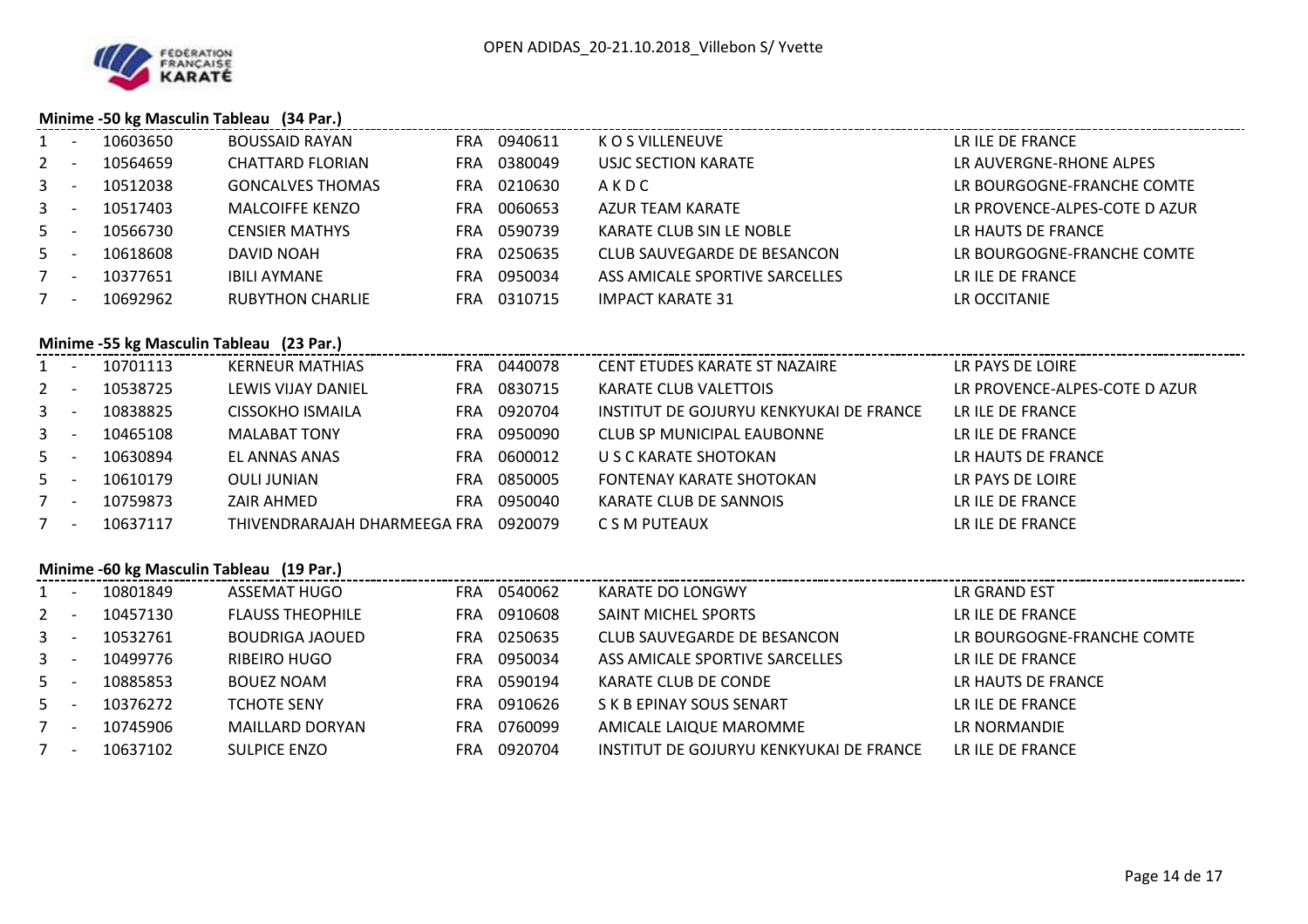

### **Minime -65 kg Masculin Tableau (9 Par.)**

|                | $\overline{\phantom{a}}$                    | 10487175                                 | <b>COQUIDE KILLIAN</b>    |  | FRA 0740016 | SHOTOKAN KARAT+ë CLUB DE HAUTE SAVOIE SEYNOD | LR AUVERGNE-RHONE ALPES |  |  |  |  |  |  |
|----------------|---------------------------------------------|------------------------------------------|---------------------------|--|-------------|----------------------------------------------|-------------------------|--|--|--|--|--|--|
| $\overline{2}$ | $\sim$ $-$                                  | 10974563                                 | <b>HUSSON MATHIEU</b>     |  | FRA 0540062 | KARATE DO LONGWY                             | LR GRAND EST            |  |  |  |  |  |  |
| 3              | $\sim$ $-$                                  | 10552694                                 | <b>LANGE LUCIEN</b>       |  | FRA 0820621 | SASORI KARAT+ë CLUB                          | LR OCCITANIE            |  |  |  |  |  |  |
| $3 - 1$        |                                             | 10445806                                 | <b>VANDENBULCKE CESAR</b> |  | FRA 0590605 | RYU KARATE RUMEGIES                          | LR HAUTS DE FRANCE      |  |  |  |  |  |  |
| $5 -$          |                                             | 10792210                                 | <b>DONAT GREGOIRE</b>     |  | FRA 0760032 | SHOTOKAN KARATE CLUB D ELBEUF                | LR NORMANDIE            |  |  |  |  |  |  |
|                | $5 -$                                       | 10672185                                 | ANTUNES OLIVEIRA RAFAEL   |  | FRA 0930057 | ATHLETIC CLUB BOBIGNY SECT K                 | LR ILE DE FRANCE        |  |  |  |  |  |  |
|                |                                             |                                          |                           |  |             |                                              |                         |  |  |  |  |  |  |
|                | Minime 65 et + kg Masculin Tableau (7 Par.) |                                          |                           |  |             |                                              |                         |  |  |  |  |  |  |
|                | $1 -$                                       | 10635263                                 | <b>TWOREK ANTHONY</b>     |  | FRA 0590660 | KARATE CLUB DE PETITE FORET                  | LR HAUTS DE FRANCE      |  |  |  |  |  |  |
| $2 -$          |                                             | 10472495                                 | LAMTALSI MOHAMED          |  | FRA 0330026 | SPORTS ATH MERIGNAC                          | LR NOUVELLE AQUITAINE   |  |  |  |  |  |  |
| $3 -$          |                                             | 10464151                                 | <b>MAILLARD MATHYS</b>    |  | FRA 0270017 | SEN KARATE LOUVIERS                          | LR NORMANDIE            |  |  |  |  |  |  |
| $3 - 1$        |                                             | 10454632                                 | ANSIAUX AUGUSTIN          |  | FRA 0910608 | SAINT MICHEL SPORTS                          | LR ILE DE FRANCE        |  |  |  |  |  |  |
| $5 -$          |                                             | 10494935                                 | ZOUAOUI AMIR              |  | FRA 0920079 | C S M PUTEAUX                                | LR ILE DE FRANCE        |  |  |  |  |  |  |
| $5 -$          |                                             | 10478589                                 | <b>WOZNIAK NATHAN</b>     |  | FRA 0270004 | SAINT MARCEL KARATE                          | LR NORMANDIE            |  |  |  |  |  |  |
|                |                                             |                                          |                           |  |             |                                              |                         |  |  |  |  |  |  |
|                |                                             | Senior -60 kg Masculin Tableau (33 Par.) |                           |  |             |                                              |                         |  |  |  |  |  |  |
|                | $1 -$                                       | 10352983                                 | JACQUERAY ADAM            |  | FRA 0950086 | AMICAL CLUB SPORTIF CORMEILLAI               | LR ILE DE FRANCE        |  |  |  |  |  |  |
| $2 -$          |                                             | 10960766                                 | <b>BOUZAKRI BILAL</b>     |  | FRA 0950034 | ASS AMICALE SPORTIVE SARCELLES               | LR ILE DE FRANCE        |  |  |  |  |  |  |
|                | $3 - 1$                                     | 11192356                                 | MIME OUSSAMA              |  | FRA 0950034 | ASS AMICALE SPORTIVE SARCELLES               | LR ILE DE FRANCE        |  |  |  |  |  |  |
| $3 - 5$        |                                             | 10234778                                 | <b>BOISSERON MILTON</b>   |  | FRA 0950034 | ASS AMICALE SPORTIVE SARCELLES               | LR ILE DE FRANCE        |  |  |  |  |  |  |
| $5 -$          |                                             | 10108206                                 | <b>HASSANI HOUSNY</b>     |  | FRA 0940026 | <b>CLUB BUDOKAN THIAIS</b>                   | LR ILE DE FRANCE        |  |  |  |  |  |  |
| $5 -$          |                                             | 10309489                                 | KHELIFI RAYANE            |  | FRA 0940026 | <b>CLUB BUDOKAN THIAIS</b>                   | LR ILE DE FRANCE        |  |  |  |  |  |  |
| $7 -$          |                                             | 10299305                                 | <b>SEHRINE AGHILES</b>    |  | FRA 0950086 | AMICAL CLUB SPORTIF CORMEILLAI               | LR ILE DE FRANCE        |  |  |  |  |  |  |
| $7 -$          |                                             | 10740799                                 | DIANESSY AMEDY            |  | FRA 0910700 | MORSANG KARATE SHOTOKAN                      | LR ILE DE FRANCE        |  |  |  |  |  |  |
|                |                                             |                                          |                           |  |             |                                              |                         |  |  |  |  |  |  |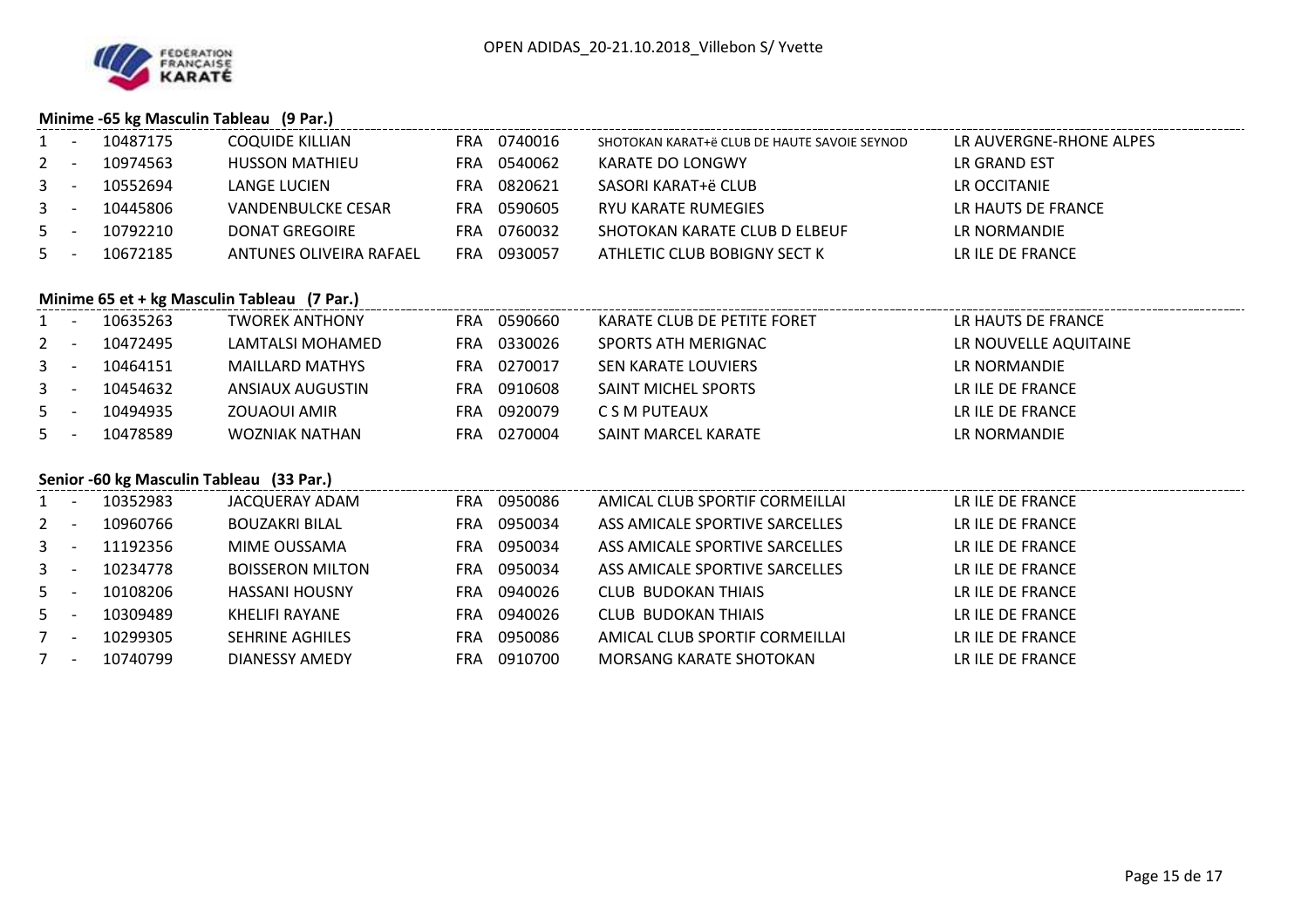

## **Senior -67 kg Masculin Tableau (49 Par.)**

| $\mathbf{1}$   | $\sim$ $-$                               | 01476668                                 | LOPES JOHAN                    |  | FRA 0920053 | <b>CSA HAUTS DE RUEIL</b>            | LR ILE DE FRANCE              |  |  |  |  |  |  |
|----------------|------------------------------------------|------------------------------------------|--------------------------------|--|-------------|--------------------------------------|-------------------------------|--|--|--|--|--|--|
| $\mathbf{2}$   | $\sim$ $-$                               | 09465648                                 | ROURET MARC ALEXIS             |  | FRA 0130742 | ASSOCIATION ROVE OMNISPORTS          | LR PROVENCE-ALPES-COTE D AZUR |  |  |  |  |  |  |
| 3              | $\sim$ $-$                               | 10347486                                 | <b>HAOUI ETIENNE</b>           |  | FRA 0720008 | SAMOURAI 2000                        | LR PAYS DE LOIRE              |  |  |  |  |  |  |
| $\mathbf{3}$   | $\sim$ $-$                               | 10116593                                 | <b>CALOGINE MATTHIEU</b>       |  | FRA 0930716 | SPORTING CLUB DE BOBIGNY             | LR ILE DE FRANCE              |  |  |  |  |  |  |
| $5 -$          |                                          | 10568799                                 | RAMDANE NASSIME                |  | FRA 0950086 | AMICAL CLUB SPORTIF CORMEILLAI       | LR ILE DE FRANCE              |  |  |  |  |  |  |
| $5 -$          |                                          | 10849093                                 | <b>BOUSSAADI NABIL</b>         |  | FRA 0920079 | C S M PUTEAUX                        | LR ILE DE FRANCE              |  |  |  |  |  |  |
| $7 -$          |                                          | 10483885                                 | <b>RGHIOUI AZIZ</b>            |  | FRA 0300613 | SHOTOKAN KARATE ALESIEN              | LR OCCITANIE                  |  |  |  |  |  |  |
| $7 -$          |                                          | 09391012                                 | DANIEL MAXENCE                 |  | FRA 0920079 | C S M PUTEAUX                        | LR ILE DE FRANCE              |  |  |  |  |  |  |
|                | Senior -75 kg Masculin Tableau (50 Par.) |                                          |                                |  |             |                                      |                               |  |  |  |  |  |  |
|                |                                          | 1 - 01516805                             | ROLLE WILLIAM                  |  | FRA 0950034 | ASS AMICALE SPORTIVE SARCELLES       | LR ILE DE FRANCE              |  |  |  |  |  |  |
| $2^{\circ}$    | $\sim$ $-$                               | 09441091                                 | LE FRAPPER PIERRE              |  | FRA 0770615 | <b>CACV KARATE</b>                   | LR ILE DE FRANCE              |  |  |  |  |  |  |
| $3 - 1$        |                                          | 10031929                                 | LEBRUN LOU                     |  | FRA 0020038 | KARATE CLUB SAINT QUENTINOIS         | LR HAUTS DE FRANCE            |  |  |  |  |  |  |
| $3 - -$        |                                          | 09562342                                 | NIRDE CONSEIL NICOLAS          |  | FRA 0930716 | SPORTING CLUB DE BOBIGNY             | LR ILE DE FRANCE              |  |  |  |  |  |  |
| $5 -$          |                                          | 10360650                                 | <b>OULD AHMED RABAH</b>        |  | FRA 0920079 | C S M PUTEAUX                        | LR ILE DE FRANCE              |  |  |  |  |  |  |
| $5 -$          |                                          | 10182272                                 | LOUGHLIMI MEHDI                |  | FRA 0540062 | KARATE DO LONGWY                     | LR GRAND EST                  |  |  |  |  |  |  |
|                | $7 -$                                    | 09513306                                 | <b>OUKHRID ALI</b>             |  | FRA 0590194 | KARATE CLUB DE CONDE                 | LR HAUTS DE FRANCE            |  |  |  |  |  |  |
| $7 -$          |                                          | 10068663                                 | LARCHER PINELLI PIERRE         |  | FRA 0340773 | KARATE KICK BOXING LATTOIS METROPOLE | LR OCCITANIE                  |  |  |  |  |  |  |
|                |                                          | Senior -84 kg Masculin Tableau (37 Par.) |                                |  |             |                                      |                               |  |  |  |  |  |  |
| $1 -$          |                                          | 01474454                                 | SERFATI MICKAEL                |  | FRA 0920079 | C S M PUTEAUX                        | LR ILE DE FRANCE              |  |  |  |  |  |  |
| $\overline{2}$ | $\sim$ $ \sim$                           | 09524043                                 | <b>MASSLO MIKE</b>             |  | FRA 0570618 | KARATE DO SARRALBE                   | LR GRAND EST                  |  |  |  |  |  |  |
| $3 - 1$        |                                          | 10208434                                 | TONG TONG D ERNEST             |  | FRA 0950034 | ASS AMICALE SPORTIVE SARCELLES       | LR ILE DE FRANCE              |  |  |  |  |  |  |
| $3 - -$        |                                          | 10343747                                 | <b>MAKAMATA DANY</b>           |  | FRA 0910608 | SAINT MICHEL SPORTS                  | LR ILE DE FRANCE              |  |  |  |  |  |  |
| $5 - 5$        |                                          | 10082769                                 | <b>CONFIAC HENDRICK</b>        |  | FRA 0940026 | <b>CLUB BUDOKAN THIAIS</b>           | LR ILE DE FRANCE              |  |  |  |  |  |  |
| $5 -$          |                                          | 10273358                                 | <b>BOUYAN OMAR</b>             |  | FRA 0950086 | AMICAL CLUB SPORTIF CORMEILLAI       | LR ILE DE FRANCE              |  |  |  |  |  |  |
| $7 -$          |                                          | 10389062                                 | <b>BELEBENIE CHRIS BERNARD</b> |  | FRA 0950107 | KARATE CLUB DOMONT                   | LR ILE DE FRANCE              |  |  |  |  |  |  |
|                | $7 -$                                    | 10174277                                 | LY MOUSSA                      |  | FRA 0780131 | KARATE CLUB PLAISIROIS (KCP)         | LR ILE DE FRANCE              |  |  |  |  |  |  |